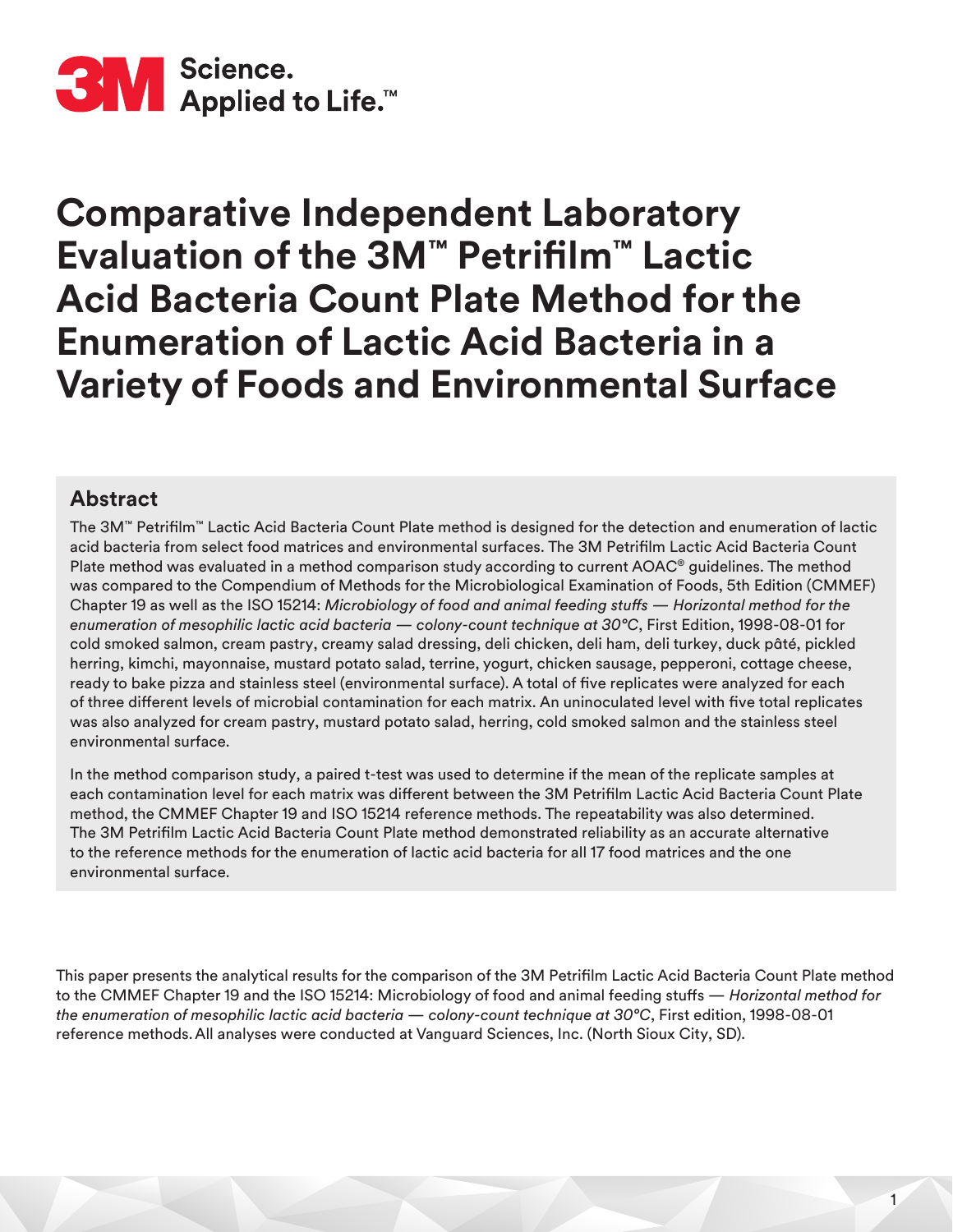# **Material and Methods**

# **Test Product**

All required 3M Petrifilm Lactic Acid Bacteria Count Plates for the 3M Petrifilm Lactic Acid Bacteria Count Plate Method were provided by 3M Company (St. Paul, MN). Vanguard Sciences (North Sioux City, SD) purchased all matrices: smoked deli ham, pepperoni, deli turkey, deli chicken, chicken sausage, duck pâté, herring, cold smoked salmon, cottage cheese, yogurt, creamy salad dressing, terrine, ready to bake pizza, mustard potato salad, mayonnaise, kimchi and cream pastry. Vanguard Sciences provided all general lab equipment and other testing materials. For the reference methods, ISO 15214 and the Compendium of Methods for the Microbiological Examination of Foods (5th Edition), EMD Millipore GranuCult MRS Agar (EMD Millipore Product no. 110660) was utilized.

# **Test Organisms**

All food matrices were pre-screened for levels of lactic acid bacteria. Cold smoked salmon, cream pastry, herring and mustard potato salad were not naturally contaminated and were inoculated with lactic acid bacteria, see Table 1. The strains that were used to inoculate the selected matrices were grown overnight in MRS broth under anaerobic conditions at 32°C. Serial dilutions of the overnight broths were prepared in 0.1% peptone water to achieve the desired inoculation levels.

#### **Table 1. Lactic acid bacteria strains used to inoculate food matrices without naturally occurring lactic acid bacteria.**

| <b>Inoculation Strain</b>                               | <b>Matrices</b>      |
|---------------------------------------------------------|----------------------|
| Lactococcus lactis ATCC <sup>®</sup> 11454 <sup>™</sup> | Cream pastry         |
| Lactobacillus plantarum ATCC® 8014™                     | Mustard potato salad |
| Pediococcus pentosaceus ATCC® 33316™                    | Herring              |
| Lactococcus garvieae ATCC® 43921™                       | Cold smoked salmon   |
| Lactobacills fermentum NCIMB 6991                       | Stainless steel      |

# **Product Inoculation**

The food matrices that were not naturally contaminated with lactic acid bacteria were inoculated in bulk at three contamination levels: a low level (near the detection limit of the method) and two additional levels covering the detection range. An uninoculated set of samples was also tested for these food matrices.

For the stainless steel surfaces, there were two sets of five 4" x 4" stainless steel coupons inoculated at low, medium and high levels because of differences in the diluents required for the reference methods. The inoculum was added to the squares and allowed to dry overnight. Five additional un-inoculated stainless steel coupons were tested for each diluent.

For the naturally contaminated food matrices, three sets of each matrix were purchased and tested as is, with some temperature abuse, or toward end of product shelf-life to achieve three separate contamination levels (low, medium and high) of lactic acid bacteria.

Creamy salad dressing, deli chicken, deli turkey, duck pâté, kimchi, mayonnaise, deli ham, terrine and yogurt were temperature abused to achieve the medium and high lactic acid bacteria levels. The medium level was achieved by storing the samples at room temperature overnight and the high level samples were achieved by incubating the samples at 35°C overnight.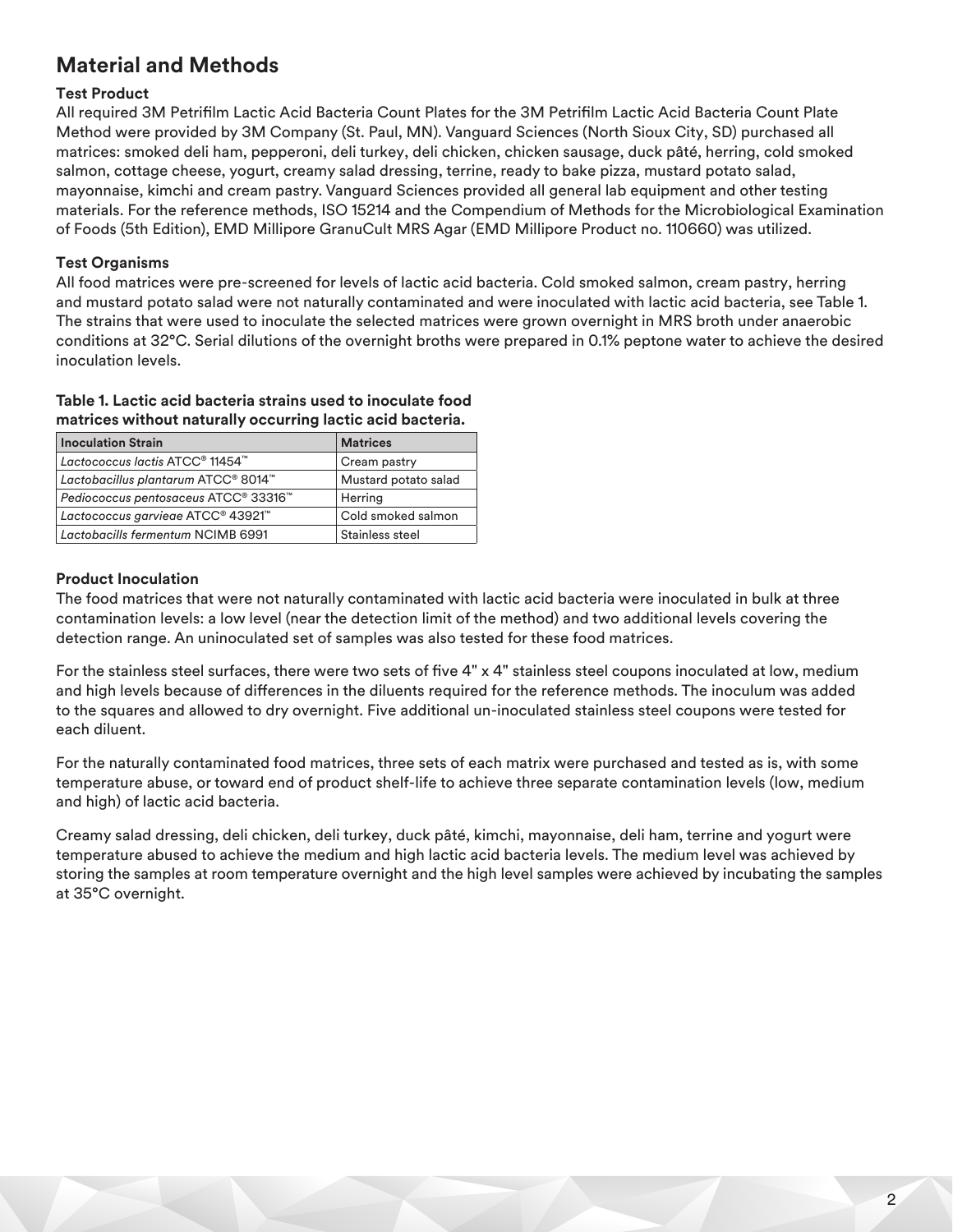## **Microbial Analyses**

Sponges used for testing the stainless steel surface with the 3M Petrifilm Lactic Acid Bacteria Count Plate method or the CMMEF Chapter 19 reference method were moistened with 10mL of 0.1% Peptone Water (PW). For testing with the ISO 15214 reference method, sponges were moistened with 10mL of Peptone Salt diluent (PS). The surfaces were tested by swabbing in north-south direction. The sponges were then transferred to sterile stomacher bags and 25mL of the same diluent used to moisten the sponges was added. The samples were homogenized by stomaching for one minute. The homogenized samples were ten fold serially diluted in the same diluent used to moisten the sponge to achieve samples at three levels of lactic acid bacteria (low, medium and high) within the countable range of the method. The samples were tested as described below according to the 3M Petrifilm Lactic Acid Bacteria Count Plate method, CMMEF Chapter 19 or ISO 15214 reference methods.

For the food matrices, a 1:10 dilution was prepared by combining a 10g sample with 90mL of the appropriate diluent. For the samples to be tested with the 3M Petrifilm Lactic Acid Bacteria Count Plate method and the CMMEF Chapter 19 reference method, PW was used. The samples were blended or homogenize for two minutes and then diluted with PW for three additional dilutions. One mL (1mL) of each dilution was plated onto four 3M Petrifilm Lactic Acid Bacteria Count Plates and two Petri dishes. Tempered MRS agar was added to the Petri dishes, swirled and allowed to set at room temperature. The 3M Petrifilm Lactic Acid Bacteria Count Plates were incubated aerobically at two incubation temperatures (two 3M Petrifilm Lactic Acid Bacteria Count Plates per temperature: 37°C ± 1°C for 48h ± 3h and 28°C  $\pm$  1°C for 48h  $\pm$  3h). The MRS agar pour plates were incubated in an anaerobic box with an anaerobic sachet at  $32^{\circ}$ C  $\pm$  1°C for 48h  $\pm$  3h for cottage cheese and yogurt, and 35°C  $\pm$  1°C for 48h  $\pm$  3h for all other matrices. For samples to be tested by the ISO 15214 reference method, PS diluent was used. Samples were prepared as described above for the CMMEF Chapter 19 reference method. The MRS agar pour plates were incubated in an anaerobic box with an anaerobic sachet at 30°C ± 1°C for 72h ± 3h. After incubation, all typical colonies were counted and recorded. The percentage of lactic acid bacteria was confirmed by Gram stain and catalase reaction. Five colonies were confirmed from each duplicate plate, if available. The total count of lactic acid bacteria was reported based on the percentage of the five colonies that confirmed as lactic acid bacteria (Gram positive, catalase negative).

# **Statistical Analysis**

The counts for each of the duplicate plating were averaged and converted to logarithmic scale for data analysis. A paired t-test was used to determine if the mean of the replicate samples at each contamination level for each matrix was equivalent between the 3M Petrifilm Lactic Acid Bacteria Count Plate method, the CMMEF Chapter 19 and ISO 15214 reference methods. The repeatability was also determined.

# **Results and Discussion**

Cold smoked salmon was not naturally contaminated with lactic acid bacteria and was inoculated. The low contamination level of cold smoked salmon had a mean level of lactic acid bacteria of 3.2 Log CFU/g with the 3M Petrifilm Lactic Acid Bacteria Count Plate method incubated at 28°C and 37°C, and the reference methods (Table 2). The medium contamination level of cold smoked salmon had a mean level of lactic acid bacteria of 4.23–4.31 Log CFU/g with the 3M Petrifilm Lactic Acid Bacteria Count Plate method incubated at 28°C and 37°C, and the reference methods. The high contamination level of cold smoked salmon had a mean level of lactic acid bacteria of 5.23–5.29 Log CFU/g with the 3M Petrifilm Lactic Acid Bacteria Count Plate method incubated at 28°C and at 37°C, and the reference methods. The level of lactic acid bacteria was not significantly different between the methods at low (P=0.512–0.88), medium (P=0.34–0.42) and high contamination levels (P=0.22–1.00). The repeatability of the methods when compared between the 3M Petrifilm Lactic Acid Bacteria Count Plate method incubated at both temperatures and the reference methods was not different between methods (1.00–4.00, Table 20) except when comparing the 3M Petrifilm Lactic Acid Bacteria Count Plate method incubated at 28°C to the ISO 15214 reference method on the medium contamination level (CV=8.03) and the 3M Petrifilm Lactic Acid Bacteria Count Plate method incubated at 37°C (CV=11.11) where the ISO 15214 reference method had significantly better repeatability.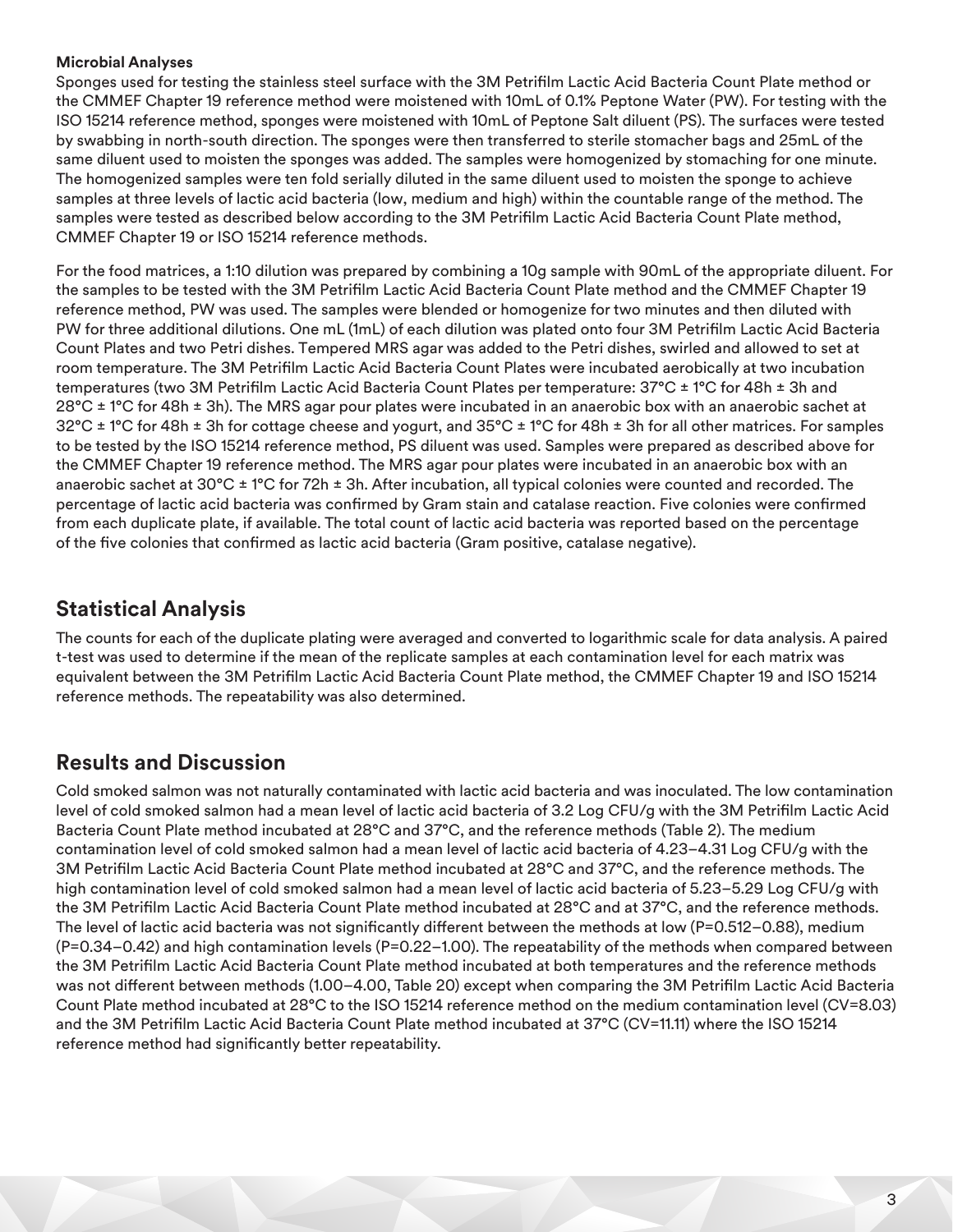|                     | 3M Petrifilm LAB Method 28°C<br>3M Petrifilm LAB Method 37°C |         |           | <b>CMMEF Method</b> |           | <b>ISO Method</b> |           |         |           |
|---------------------|--------------------------------------------------------------|---------|-----------|---------------------|-----------|-------------------|-----------|---------|-----------|
| Level               |                                                              | CFU/g   | Log CFU/g | CFU/g               | Log CFU/g | CFU/g             | Log CFU/g | CFU/g   | Log CFU/g |
|                     | $\mathbf{1}$                                                 | <10     | $\leq$ 1  | <10                 | $\leq$ 1  | <10               | $<$ 1     | <10     | $<$ 1     |
|                     | $\overline{c}$                                               | <10     | $\leq$ 1  | <10                 | $\leq$ 1  | <10               | $\leq$ 1  | <10     | $\leq$ 1  |
| <b>Uninoculated</b> | 3                                                            | <10     | $\leq$ 1  | <10                 | $\leq$ 1  | <10               | $<$ 1     | <10     | $\leq$ 1  |
|                     | 4                                                            | <10     | $\leq$ 1  | <10                 | $\leq$ 1  | <10               | $<$ 1     | <10     | $\leq$ 1  |
|                     | 5                                                            | <10     | $\leq$ 1  | <10                 | $\leq$ 1  | <10               | $<$ 1     | <10     | <1        |
|                     | Mean                                                         | <10     | $\leq$ 1  | <10                 | $\leq$ 1  | <10               | $\leq$ 1  | <10     | $\leq$ 1  |
|                     | $\mathbf{1}$                                                 | 1,500   | 3.18      | 1,700               | 3.23      | 1,800             | 3.26      | 1,500   | 3.18      |
|                     | $\sqrt{2}$                                                   | 1,900   | 3.28      | 1,700               | 3.23      | 1,900             | 3.28      | 1,900   | 3.28      |
|                     | 3                                                            | 1,200   | 3.08      | 1,200               | 3.08      | 1,000             | 3.00      | 1,700   | 3.23      |
|                     | 4                                                            | 1,600   | 3.20      | 1,700               | 3.23      | 1,400             | 3.15      | 1,500   | 3.18      |
|                     | 5                                                            | 1,400   | 3.15      | 1,500               | 3.18      | 1,700             | 3.23      | 1,300   | 3.11      |
| Low                 | Mean                                                         | 1,520   | 3.18      | 1,560               | 3.19      | 1,560             | 3.18      | 1,580   | 3.20      |
|                     | Sr                                                           |         | 0.07      |                     | 0.07      |                   | 0.11      |         | 0.06      |
|                     | RSDr, %                                                      |         | 2.20      |                     | 2.20      |                   | 3.41      |         | 1.88      |
|                     | P-Value (vs CMMEF)                                           |         | 0.88      |                     | 0.83      |                   |           |         |           |
|                     | P-Value (vs ISO)                                             |         | 0.62      |                     | 0.90      |                   |           |         |           |
|                     | P-Value (vs 37°C incubation)                                 |         | 0.51      |                     |           |                   |           |         |           |
|                     | $\mathbf{1}$                                                 | 17,000  | 4.23      | 18,000              | 4.26      | 18,000            | 4.26      | 15,000  | 4.18      |
|                     | $\overline{c}$                                               | 16,000  | 4.20      | 17,000              | 4.23      | 16,000            | 4.20      | 15,000  | 4.18      |
|                     | 3                                                            | 27,000  | 4.43      | 25,000              | 4.40      | 24,000            | 4.38      | 16,000  | 4.20      |
|                     | 4                                                            | 12,000  | 4.08      | 12,000              | 4.08      | 13,000            | 4.11      | 19,000  | 4.28      |
|                     | 5                                                            | 31,000  | 4.49      | 40,000              | 4.60      | 19,000            | 4.28      | 20,000  | 4.30      |
| Medium              | Mean                                                         | 20,600  | 4.29      | 22,400              | 4.31      | 18,000            | 4.25      | 17000   | 4.23      |
|                     | Sr                                                           |         | 0.17      |                     | 0.20      |                   | 0.10      |         | 0.06      |
|                     | RSDr, %                                                      |         | 3.97      |                     | 4.35      |                   | 2.34      |         | 1.42      |
|                     | P-Value (vs CMMEF)                                           |         | 0.42      |                     | 0.36      |                   |           |         |           |
|                     | P-Value (vs ISO)                                             |         | 0.47      |                     | 0.36      |                   |           |         |           |
|                     | P-Value (vs 37°C incubation)                                 |         | 0.34      |                     |           |                   |           |         |           |
|                     | $\mathbf{1}$                                                 | 140,000 | 5.15      | 130,000             | 5.11      | 160,000           | 5.20      | 180,000 | 5.26      |
|                     | $\overline{c}$                                               | 200,000 | 5.30      | 120,000             | 5.08      | 130,000           | 5.11      | 320,000 | 5.51      |
|                     | 3                                                            | 360,000 | 5.56      | 330,000             | 5.52      | 490,000           | 5.69      | 130,000 | 5.11      |
|                     | 4                                                            | 140,000 | 5.15      | 150,000             | 5.18      | 140,000           | 5.15      | 180,000 | 5.26      |
|                     | 5                                                            | 210,000 | 5.32      | 190,000             | 5.28      | 170,000           | 5.23      | 220,000 | 5.34      |
| High                | Mean                                                         | 210,000 | 5.29      | 184,000             | 5.23      | 218,000           | 5.28      | 206,000 | 5.29      |
|                     | Sr                                                           |         | 0.17      |                     | 0.18      |                   | 0.24      |         | 0.14      |
|                     | RSDr, %                                                      |         | 3.21      |                     | 3.41      |                   | 4.59      |         | 2.64      |
|                     | P-Value (vs CMMEF)                                           |         | 0.77      |                     | 0.34      |                   |           |         |           |
|                     | P-Value (vs ISO)                                             |         | 1.00      |                     | 0.67      |                   |           |         |           |
|                     | P-Value (vs 37°C incubation)                                 |         | 0.22      |                     |           |                   |           |         |           |

# **Table 2. Method Comparison Results for the 3M Petrifilm Lactic Acid Bacteria Count Plate Method Compared to the CMMEF Chapter 19 and ISO 15214 Reference Methods for Cold Smoked Salmon.**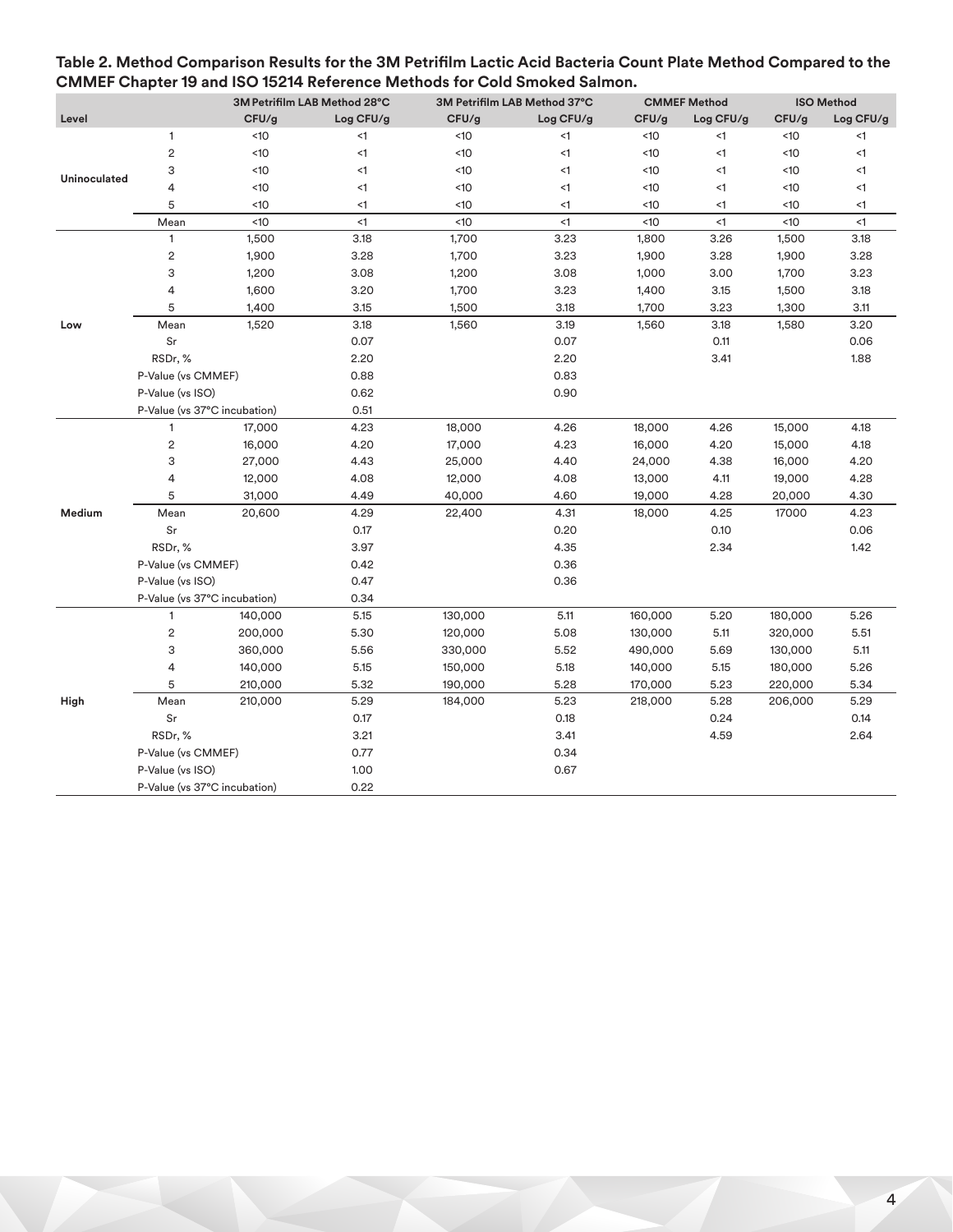The cream-filled puff pastry was not naturally contaminated with lactic acid bacteria and was inoculated. The low contamination level of cream-filled puff pastry had a mean level of lactic acid bacteria of 3.1 Log CFU/g with the 3M Petrifilm Lactic Acid Bacteria Count Plate method incubated at 28°C and 37°C, and the reference methods (Table 3). The medium contamination level of cream-filled puff pastry had a mean level of lactic acid bacteria of 4.2 Log CFU/g with the 3M Petrifilm Lactic Acid Bacteria Count Plate method incubated at 28°C and at 37°C, and the reference methods. The high contamination level of cream-filled puff pastry had a mean level of lactic acid bacteria of 5.32–5.35 Log CFU/g with the 3M Petrifilm Lactic Acid Bacteria Count Plate method incubated at 28°C and 37°C, and the reference methods. The level of lactic acid bacteria was not significantly different between the methods at low (P=0.37–0.93), medium (P=0.18–0.68) and high contamination levels (P=0.09–0.44) except between the 3M Petrifilm Lactic Acid Bacteria Count Plate method incubated at 37°C compared to the CMMEF Chapter 19 reference method on the high samples (P=0.02). The repeatability of the methods when compared between the 3M Petrifilm Lactic Acid Bacteria Count Plate method incubated at both temperatures and the reference methods was not different between methods (CV=1.00–2.25, Table 20).

|              |                              |         | 3M Petrifilm LAB Method 28°C |         | 3M Petrifilm LAB Method 37°C | <b>CMMEF Method</b> |           |         | <b>ISO Method</b> |  |
|--------------|------------------------------|---------|------------------------------|---------|------------------------------|---------------------|-----------|---------|-------------------|--|
| Level        |                              | CFU/g   | Log CFU/g                    | CFU/g   | Log CFU/g                    | CFU/g               | Log CFU/g | CFU/g   | Log CFU/g         |  |
|              | $\mathbf{1}$                 | <10     | $\leq$ 1                     | <10     | $\leq$ 1                     | <10                 | $<$ 1     | <10     | $\leq$ 1          |  |
|              | $\overline{c}$               | <10     | $\leq$ 1                     | <10     | $\leq$ 1                     | <10                 | $<$ 1     | <10     | $\leq$ 1          |  |
| Uninoculated | 3                            | <10     | $\leq$ 1                     | <10     | <1                           | <10                 | $<$ 1     | <10     | $\leq$ 1          |  |
|              | 4                            | <10     | $\leq$ 1                     | <10     | <1                           | <10                 | $<$ 1     | <10     | $\leq$ 1          |  |
|              | 5                            | <10     | <1                           | <10     | $<$ 1                        | <10                 | <1        | <10     | $\leq$ 1          |  |
|              | Mean                         | <10     | $\leq$ 1                     | <10     | $\leq$ 1                     | <10                 | $\leq$ 1  | <10     | $\leq$ 1          |  |
|              | $\mathbf{1}$                 | 1,200   | 3.08                         | 1,200   | 3.08                         | 1,200               | 3.08      | 1,200   | 3.08              |  |
|              | $\sqrt{2}$                   | 1,500   | 3.18                         | 1,500   | 3.18                         | 1,500               | 3.18      | 1,500   | 3.18              |  |
|              | 3                            | 1,400   | 3.15                         | 1,300   | 3.11                         | 1,400               | 3.15      | 1,300   | 3.15              |  |
|              | 4                            | 1,500   | 3.18                         | 1,500   | 3.18                         | 1,500               | 3.18      | 1,600   | 3.18              |  |
|              | 5                            | 1,300   | 3.11                         | 1,300   | 3.11                         | 1,300               | 3.11      | 1,300   | 3.11              |  |
| Low          | Mean                         | 1,380   | 3.14                         | 1,360   | 3.13                         | 1,380               | 3.14      | 1,380   | 3.14              |  |
|              | Sr                           |         | 0.04                         |         | 0.04                         |                     | 0.04      |         | 0.05              |  |
|              | RSDr, %                      |         | 1.27                         |         | 1.28                         |                     | 1.27      |         | 1.59              |  |
|              | P-Value (vs CMMEF)           |         | $ND*$                        |         | 0.37                         |                     |           |         |                   |  |
|              | P-Value (vs ISO)             |         | 0.93                         |         | 0.37                         |                     |           |         |                   |  |
|              | P-Value (vs 37°C incubation) |         | 0.37                         |         |                              |                     |           |         |                   |  |
|              | $\mathbf{1}$                 | 14,000  | 4.15                         | 14,000  | 4.15                         | 15,000              | 4.18      | 14,000  | 4.15              |  |
|              | $\sqrt{2}$                   | 16,000  | 4.20                         | 16,000  | 4.20                         | 16,000              | 4.20      | 15,000  | 4.18              |  |
|              | 3                            | 18,000  | 4.26                         | 18,000  | 4.26                         | 18,000              | 4.26      | 17,000  | 4.23              |  |
|              | 4                            | 13,000  | 4.11                         | 13,000  | 4.11                         | 13,000              | 4.11      | 13,000  | 4.11              |  |
|              | 5                            | 14,000  | 4.15                         | 15,000  | 4.18                         | 15,000              | 4.18      | 15,000  | 4.18              |  |
| Medium       | Mean                         | 15,000  | 4.17                         | 15,200  | 4.18                         | 15,400              | 4.19      | 14,800  | 4.17              |  |
|              | Sr                           |         | 0.06                         |         | 0.05                         |                     | 0.06      |         | 0.04              |  |
|              | RSDr, %                      |         | 1.44                         |         | 1.20                         |                     | 1.43      |         | 0.96              |  |
|              | P-Value (vs CMMEF)           |         | 0.18                         |         | 0.37                         |                     |           |         |                   |  |
|              | P-Value (vs ISO)             |         | 0.68                         |         | 0.18                         |                     |           |         |                   |  |
|              | P-Value (vs 37°C incubation) |         | 0.37                         |         |                              |                     |           |         |                   |  |
|              | $\mathbf{1}$                 | 190,000 | 5.28                         | 180,000 | 5.26                         | 190,000             | 5.28      | 180,000 | 5.26              |  |
|              | $\sqrt{2}$                   | 240,000 | 5.38                         | 230,000 | 5.36                         | 240,000             | 5.38      | 230,000 | 5.36              |  |
|              | 3                            | 160,000 | 5.20                         | 160,000 | 5.20                         | 180,000             | 5.26      | 150,000 | 5.18              |  |
|              | 4                            | 260,000 | 5.41                         | 250,000 | 5.40                         | 260,000             | 5.41      | 230,000 | 5.36              |  |
|              | 5                            | 250,000 | 5.40                         | 250,000 | 5.40                         | 260,000             | 5.41      | 280,000 | 5.45              |  |
| High         | Mean                         | 220,000 | 5.34                         | 214,000 | 5.32                         | 226,000             | 5.35      | 214,000 | 5.32              |  |
|              | Sr                           |         | 0.08                         |         | 0.09                         |                     | 0.09      |         | 0.11              |  |
|              | RSDr, %                      |         | 1.50                         |         | 1.69                         |                     | 1.68      |         | 2.07              |  |
|              | P-Value (vs CMMEF)           |         | 0.24                         |         | 0.02                         |                     |           |         |                   |  |
|              | P-Value (vs ISO)             |         | 0.44                         |         | 0.85                         |                     |           |         |                   |  |
|              | P-Value (vs 37°C incubation) |         | 0.09                         |         |                              |                     |           |         |                   |  |

#### **Table 3. Method Comparison Results for the 3M Petrifilm Lactic Acid Bacteria Count Plate Method Compared to the CMMEF Chapter 19 and ISO 15214 Reference Methods for Cream Filled Puff Pastry.**

\*The counts were not different between the methods therefore a P-Value could not be calculated.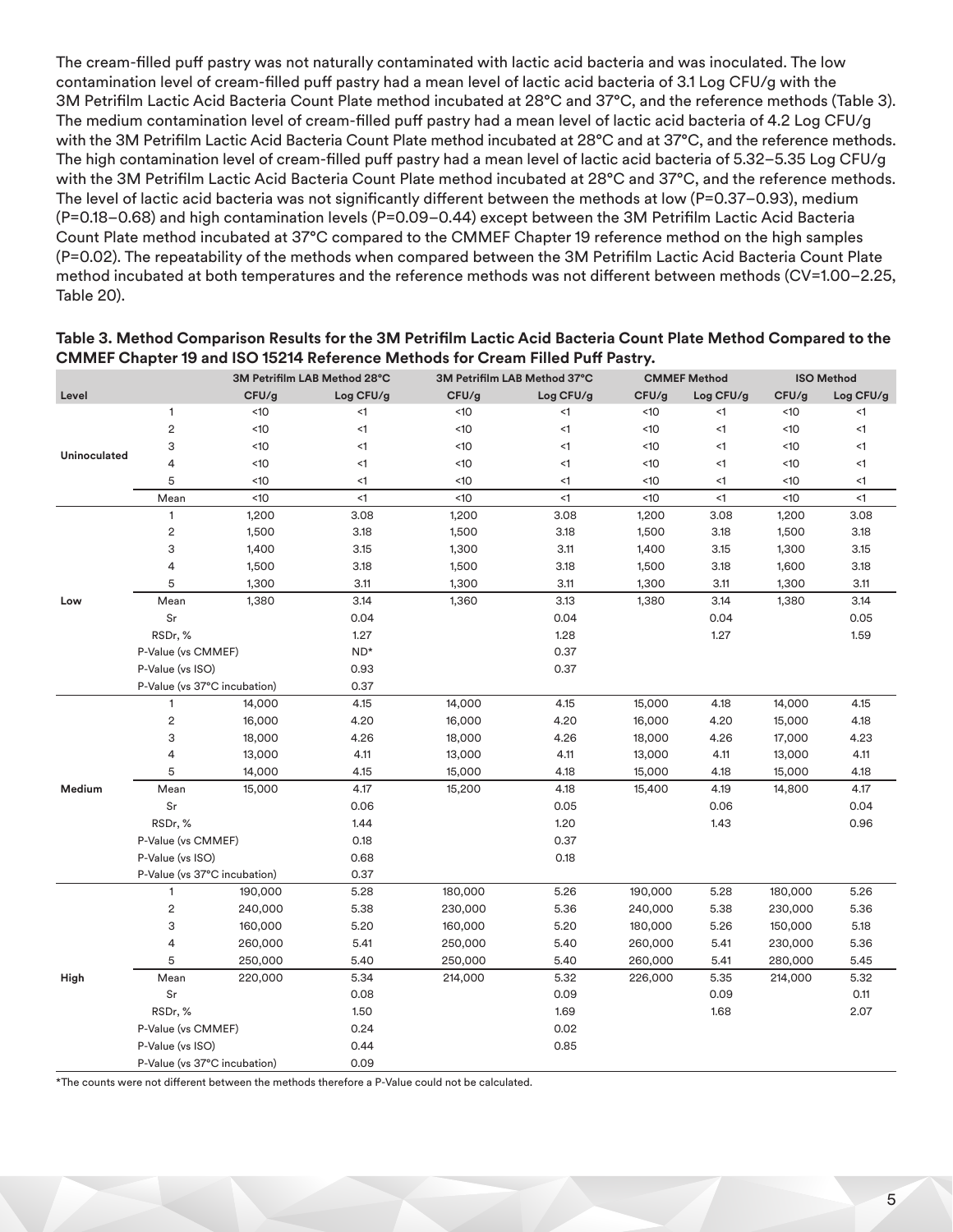The low contamination level of creamy ranch dressing had a mean level of lactic acid bacteria of 2.65–2.91 Log CFU/g with the 3M Petrifilm Lactic Acid Bacteria Count Plate method incubated at 28°C and 37°C, and the reference methods (Table 4). The medium contamination level of creamy ranch dressing had a mean level of lactic acid bacteria of 3.61–3.87 Log CFU/g with the 3M Petrifilm Lactic Acid Bacteria Count Plate method incubated at 28°C and 37°C, and the reference methods. The high contamination level of creamy ranch dressing had a mean level of lactic acid bacteria of 5.80–6.02 Log CFU/g with the 3M Petrifilm Lactic Acid Bacteria Count Plate method incubated at 28°C and 37°C, and the reference methods. The level of lactic acid bacteria was not significantly different between the methods at low (P=0.15–0.71), medium (P=0.12–0.65) and high contamination levels (P=0.09–0.04) except the ISO 15214 reference method had significantly higher level of lactic acid bacteria than the 3M Petrifilm Lactic Acid Bacteria Count Plate method incubated at 28°C for the high contamination level (P=0.04). The repeatability of the methods when compared between the 3M Petrifilm Lactic Acid Bacteria Count Plate method incubated at both temperatures and the reference methods was not different between methods (CV=1.11–4.94, Table 20) except the repeatability of the ISO 15214 reference method was significantly better than the 3M Petrifilm Lactic Acid Bacteria Count Plate method incubated at both temperatures for the low contamination level (CV=10.80 [28°C], 8.16 [37°C]) and the 28°C method for the medium contamination level (CV=7.72).

| Table 4. Method Comparison Results for the 3M Petrifilm Lactic Acid Bacteria Count Plate Method Compared to the |
|-----------------------------------------------------------------------------------------------------------------|
| CMMEF Chapter 19 and ISO 15214 Reference Methods for Creamy Ranch Dressing.                                     |

|        |                              |         | 3M Petrifilm LAB Method 28°C |           | 3M Petrifilm LAB Method 37°C |         | <b>CMMEF Method</b> |           | <b>ISO Method</b> |  |
|--------|------------------------------|---------|------------------------------|-----------|------------------------------|---------|---------------------|-----------|-------------------|--|
| Level  |                              | CFU/g   | Log CFU/g                    | CFU/g     | Log CFU/g                    | CFU/g   | Log CFU/g           | CFU/g     | Log CFU/g         |  |
|        | $\mathbf{1}$                 | 210     | 2.32                         | 260       | 2.41                         | 230     | 2.36                | 720       | 2.86              |  |
|        | $\overline{c}$               | 670     | 2.83                         | 730       | 2.86                         | 550     | 2.74                | 660       | 2.82              |  |
|        | 3                            | 540     | 2.73                         | 550       | 2.74                         | 550     | 2.74                | 830       | 2.92              |  |
|        | 4                            | 720     | 2.86                         | 740       | 2.87                         | 710     | 2.85                | 1,000     | 3.00              |  |
|        | 5                            | 310     | 2.49                         | 340       | 2.53                         | 370     | 2.57                | 910       | 2.96              |  |
| Low    | Mean                         | 490     | 2.65                         | 524       | 2.68                         | 482     | 2.65                | 824       | 2.91              |  |
|        | Sr                           |         | 0.23                         |           | 0.20                         |         | 0.19                |           | 0.07              |  |
|        | RSDr, %                      |         | 8.69                         |           | 7.45                         |         | 7.16                |           | 2.40              |  |
|        | P-Value (vs CMMEF)           |         | 0.71                         |           | 0.17                         |         |                     |           |                   |  |
|        | P-Value (vs ISO)             |         | 0.16                         |           | 0.18                         |         |                     |           |                   |  |
|        | P-Value (vs 37°C incubation) |         | 0.15                         |           |                              |         |                     |           |                   |  |
|        | 1                            | 8,300   | 3.92                         | 8,400     | 3.92                         | 7,700   | 3.89                | 5,700     | 3.76              |  |
|        | $\sqrt{2}$                   | 1,900   | 3.28                         | 2,300     | 3.36                         | 2,600   | 3.41                | 7,300     | 3.86              |  |
|        | 3                            | 5,700   | 3.76                         | 4,500     | 3.65                         | 5,300   | 3.72                | 6,900     | 3.84              |  |
|        | 4                            | 3,000   | 3.48                         | 4,100     | 3.61                         | 3,800   | 3.58                | 9,700     | 3.99              |  |
|        | 5                            | 4,300   | 3.63                         | 5,100     | 3.71                         | 5,100   | 3.71                | 8,300     | 3.92              |  |
| Medium | Mean                         | 4,640   | 3.61                         | 4,800     | 3.65                         | 4,900   | 3.66                | 7,580     | 3.87              |  |
|        | Sr                           |         | 0.25                         |           | 0.20                         |         | 0.18                |           | 0.09              |  |
|        | RSDr, %                      |         | 6.92                         |           | 5.48                         |         | 4.91                |           | 2.32              |  |
|        | P-Value (vs CMMEF)           |         | 0.23                         |           | 0.65                         |         |                     |           |                   |  |
|        | P-Value (vs ISO)             |         | 0.13                         |           | 0.12                         |         |                     |           |                   |  |
|        | P-Value (vs 37°C incubation) |         | 0.40                         |           |                              |         |                     |           |                   |  |
|        | $\mathbf{1}$                 | 640,000 | 5.81                         | 620,000   | 5.79                         | 530,000 | 5.72                | 1,700,000 | 6.23              |  |
|        | $\sqrt{2}$                   | 930,000 | 5.97                         | 950,000   | 5.98                         | 850,000 | 5.93                | 1,300,000 | 6.11              |  |
|        | 3                            | 470,000 | 5.67                         | 720,000   | 5.86                         | 570,000 | 5.76                | 850,000   | 5.93              |  |
|        | 4                            | 890,000 | 5.95                         | 1,100,000 | 6.04                         | 940,000 | 5.97                | 840,000   | 5.92              |  |
|        | 5                            | 390,000 | 5.59                         | 370,000   | 5.57                         | 400,000 | 5.60                | 770,000   | 5.89              |  |
| High   | Mean                         | 664,000 | 5.80                         | 752,000   | 5.85                         | 658,000 | 5.80                | 1,092,000 | 6.02              |  |
|        | Sr                           |         | 0.17                         |           | 0.18                         |         | 0.15                |           | 0.15              |  |
|        | RSDr, %                      |         | 2.93                         |           | 3.08                         |         | 2.59                |           | 2.49              |  |
|        | P-Value (vs CMMEF)           |         | 0.99                         |           | 0.09                         |         |                     |           |                   |  |
|        | P-Value (vs ISO)             |         | 0.04                         |           | 0.16                         |         |                     |           |                   |  |
|        | P-Value (vs 37°C incubation) |         | 0.22                         |           |                              |         |                     |           |                   |  |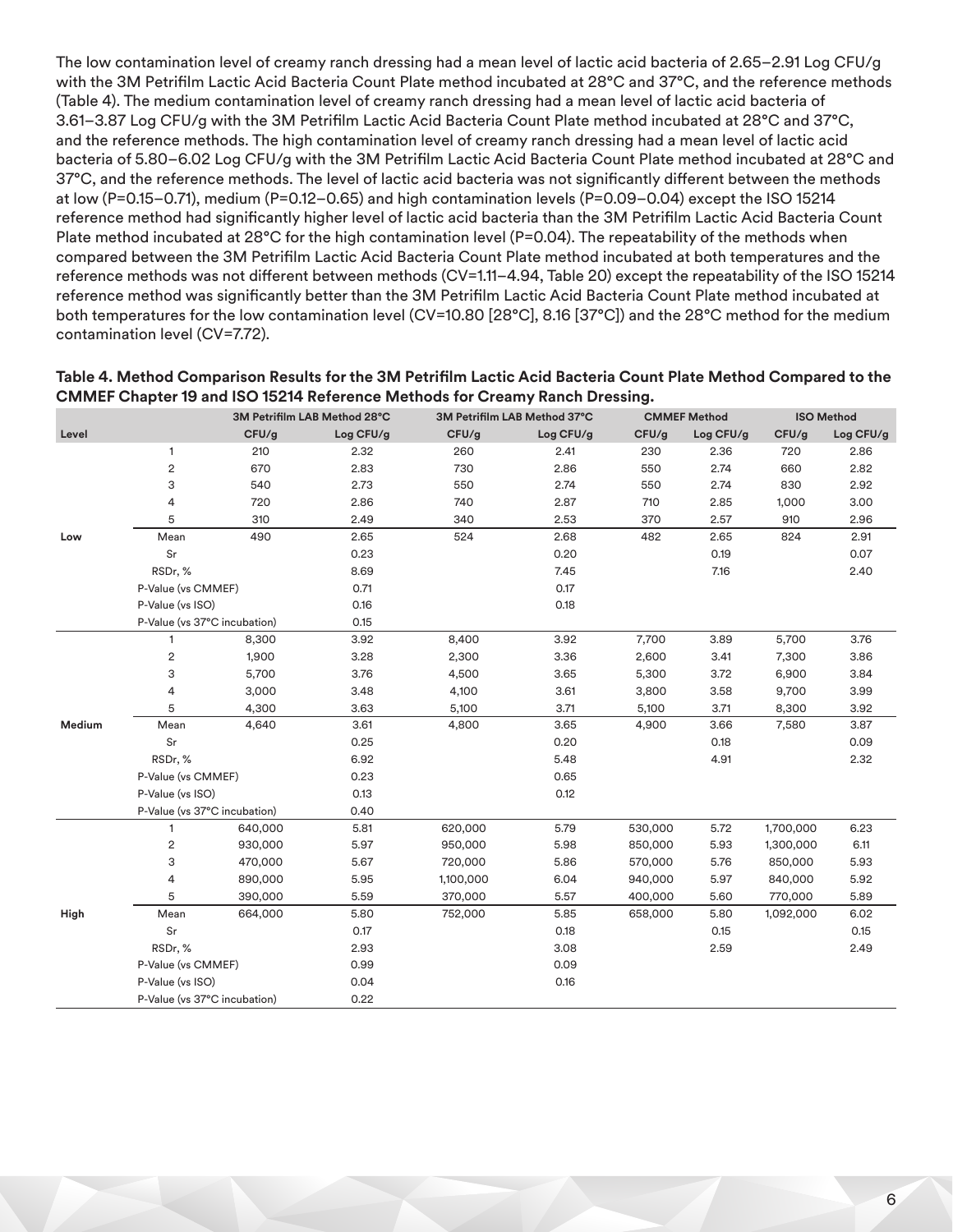The low contamination level of deli chicken had a mean level of lactic acid bacteria of 2.34–3.02 Log CFU/g with the 3M Petrifilm Lactic Acid Bacteria Count Plate method incubated at 28°C and 37°C, and the reference methods (Table 5). The medium contamination level of deli chicken had a mean level of lactic acid bacteria of 5.86–5.98 Log CFU/g with the 3M Petrifilm Lactic Acid Bacteria Count Plate method incubated at 28°C and 37°C, and the reference methods. The high contamination level of deli chicken had a mean level of lactic acid bacteria of 7.93–8.07 Log CFU/g with the 3M Petrifilm Lactic Acid Bacteria Count Plate method incubated at 28°C and 37°C, and the reference methods. The level of lactic acid bacteria was not significantly different between the methods at low (P=0.10–0.48), medium (P=0.14–0.80) and high contamination levels (P=0.05–0.92) except the 3M Petrifilm Lactic Acid Bacteria Count Plate method incubated at 28°C had a significantly higher level of lactic acid bacteria than the method incubated at 37°C for the low (P=0.01) and medium contamination level (P=0.04). The 3M Petrifilm Lactic Acid Bacteria Count Plate method incubated at 37°C also had a significantly lower level of lactic acid bacteria for the low contamination level than both reference methods (P=0.01 and 0.03). The repeatability of the methods when compared between the 3M Petrifilm Lactic Acid Bacteria Count Plate method incubated at both temperatures and the reference methods was not different between methods (CV=1.00–3.10, Table 20).

|        |                              | 3M Petrifilm LAB Method 28°C |           | 3M Petrifilm LAB Method 37°C |           | <b>CMMEF Method</b> |           | <b>ISO Method</b> |           |
|--------|------------------------------|------------------------------|-----------|------------------------------|-----------|---------------------|-----------|-------------------|-----------|
| Level  |                              | CFU/g                        | Log CFU/g | CFU/g                        | Log CFU/g | CFU/g               | Log CFU/g | CFU/g             | Log CFU/g |
|        | 1                            | 960                          | 2.98      | 130                          | 2.11      | 810                 | 2.91      | 160               | 2.20      |
|        | $\overline{c}$               | 520                          | 2.72      | 150                          | 2.18      | 370                 | 2.57      | 1,500             | 3.18      |
|        | 3                            | 700                          | 2.85      | 200                          | 2.30      | 830                 | 2.92      | 630               | 2.80      |
|        | 4                            | 6,900                        | 3.84      | 560                          | 2.75      | 4,400               | 3.64      | 1,400             | 3.15      |
|        | 5                            | 550                          | 2.74      | 220                          | 2.34      | 350                 | 2.54      | 730               | 2.86      |
| Low    | Mean                         | 1,926                        | 3.02      | 252                          | 2.34      | 1,352               | 2.92      | 884               | 2.84      |
|        | Sr                           |                              | 0.47      |                              | 0.25      |                     | 0.44      |                   | 0.39      |
|        | RSDr, %                      |                              | 15.54     |                              | 10.70     |                     | 15.09     |                   | 13.74     |
|        | P-Value (vs CMMEF)           |                              | 0.10      |                              | 0.01      |                     |           |                   |           |
|        | P-Value (vs ISO)             |                              | 0.48      |                              | 0.03      |                     |           |                   |           |
|        | P-Value (vs 37°C incubation) |                              | 0.10      |                              |           |                     |           |                   |           |
|        | $\mathbf{1}$                 | 610,000                      | 5.79      | 590,000                      | 5.77      | 1,000,000           | 6.00      | 580,000           | 5.76      |
|        | 2                            | 870,000                      | 5.94      | 740,000                      | 5.87      | 625,000             | 5.80      | 920,000           | 5.96      |
|        | 3                            | 840,000                      | 5.92      | 690,000                      | 5.84      | 1,100,000           | 6.04      | 1,000,000         | 6.00      |
|        | 4                            | 690,000                      | 5.90      | 650,000                      | 5.81      | 1,200,000           | 6.08      | 980,000           | 5.99      |
|        | 5                            | 1,000,000                    | 6.00      | 990,000                      | 6.00      | 1,000,000           | 6.00      | 760,000           | 5.88      |
| Medium | Mean                         | 822,000                      | 5.91      | 732,000                      | 5.86      | 985,000             | 5.98      | 848,000           | 5.92      |
|        | Sr                           |                              | 0.08      |                              | 0.09      |                     | 0.11      |                   | 0.10      |
|        | RSDr,%                       |                              | 1.35      |                              | 1.54      |                     | 1.84      |                   | 1.69      |
|        | P-Value (vs CMMEF)           |                              | 0.32      |                              | 0.14      |                     |           |                   |           |
|        | P-Value (vs ISO)             |                              | 0.80      |                              | 0.32      |                     |           |                   |           |
|        | P-Value (vs 37°C incubation) |                              | 0.04      |                              |           |                     |           |                   |           |
|        | 1                            | 150,000,000                  | 8.18      | 140,000,000                  | 8.15      | 120,000,000         | 8.08      | 67,000,000        | 7.83      |
|        | 2                            | 140,000,000                  | 8.15      | 120,000,000                  | 8.08      | 120,000,000         | 8.08      | 110,000,000       | 8.04      |
|        | 3                            | 110,000,000                  | 8.04      | 74.000,000                   | 7.87      | 100,000,000         | 8.00      | 130,000,000       | 8.11      |
|        | 4                            | 100,000,000                  | 8.00      | 96,000,000                   | 7.98      | 57,000,000          | 7.76      | 80,000,000        | 7.90      |
|        | 5                            | 95,000,000                   | 7.98      | 63,000,000                   | 7.80      | 100,000,000         | 8.00      | 61,000,000        | 7.79      |
| High   | Mean                         | 119,000,000                  | 8.07      | 98,600,000                   | 7.98      | 99,400,000          | 7.98      | 89,600,000        | 7.93      |
|        | Sr                           |                              | 0.09      |                              | 0.14      |                     | 0.13      |                   | 0.14      |
|        | RSDr, %                      |                              | 1.12      |                              | 1.76      |                     | 1.63      |                   | 1.76      |
|        | P-Value (vs CMMEF)           |                              | 0.13      |                              | 0.92      |                     |           |                   |           |
|        | P-Value (vs ISO)             |                              | 0.12      |                              | 0.67      |                     |           |                   |           |
|        | P-Value (vs 37°C incubation) |                              | 0.05      |                              |           |                     |           |                   |           |

#### **Table 5. Method Comparison Results for the 3M Petrifilm Lactic Acid Bacteria Count Plate Method Compared to the CMMEF Chapter 19 and ISO 15214 Reference Methods for Deli Chicken.**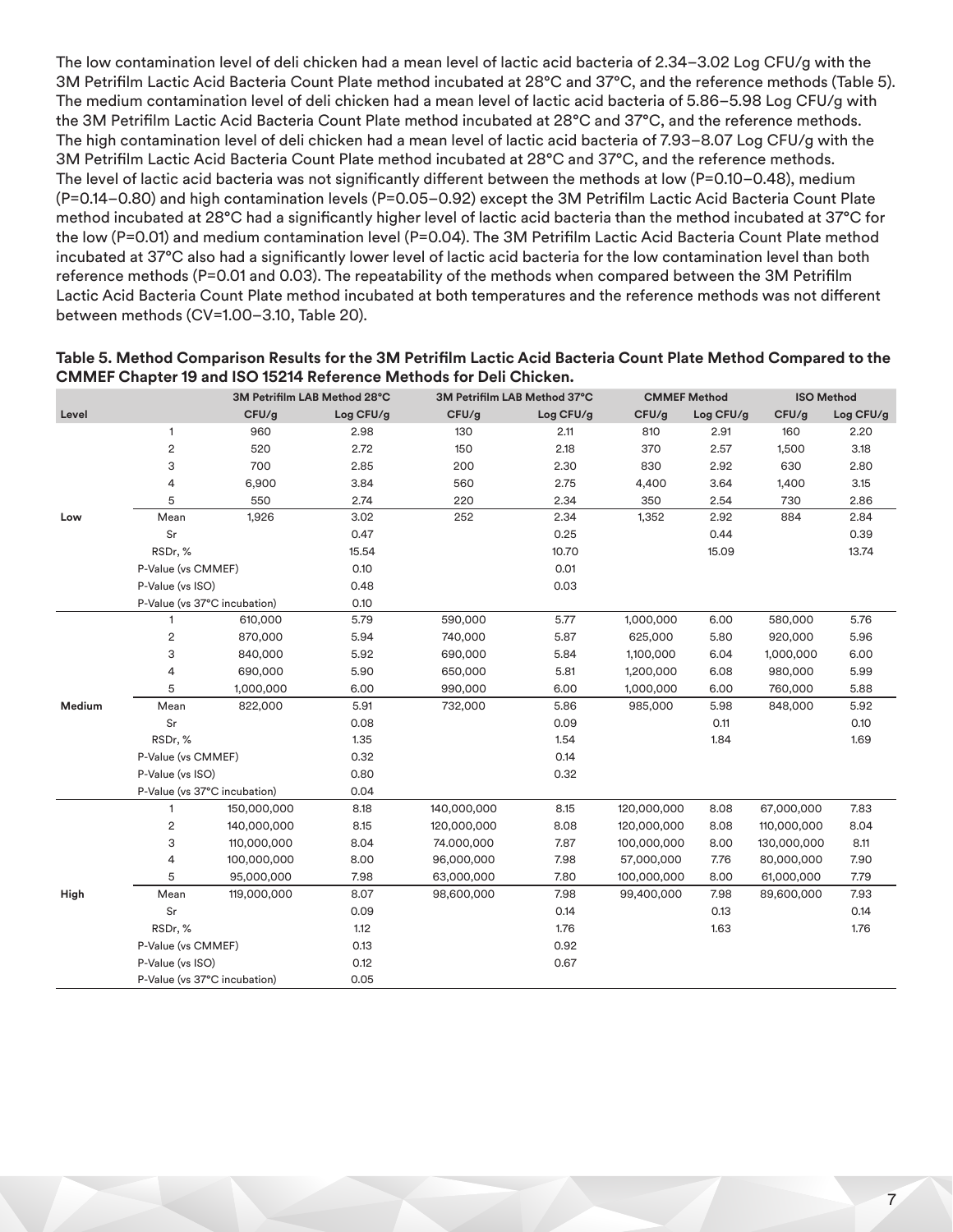The low contamination level of deli turkey had a mean level of lactic acid bacteria of 4.30–4.43 Log CFU/g with the 3M Petrifilm Lactic Acid Bacteria Count Plate method incubated at 28°C and 37°C, and the reference methods (Table 6). The level of lactic acid bacteria was significantly higher on the CMMEF Chapter 19 reference method than the 3M Petrifilm Lactic Acid Bacteria Count Plate method at 37°C (P=0.01). The medium contamination level of deli turkey had a mean level of lactic acid bacteria of 6.11–6.25 Log CFU/g with the 3M Petrifilm Lactic Acid Bacteria Count Plate method incubated at 28°C and 37°C, and the reference methods. The level of lactic acid bacteria was not significantly different between the methods at medium contamination level (P=0.07–0.83). The high contamination level of deli turkey had a mean level of lactic acid bacteria of 7.25–8.05 Log CFU/g with the 3M Petrifilm Lactic Acid Bacteria Count Plate method incubated at 28°C and 37°C, and the reference methods. The level of lactic acid bacteria was significantly higher on the ISO 15214 reference method than the 3M Petrifilm Lactic Acid Bacteria Count Plate method at both incubation temperatures for the high contamination level samples (P=0.02). The repeatability of the methods when compared between the 3M Petrifilm Lactic Acid Bacteria Count Plate method incubated at both temperatures and the reference methods was not different between methods (CV=1.33–5.90, Table 20) except the repeatability of the CMMEF Chapter 19 reference method was significantly better than the 3M Petrifilm Lactic Acid Bacteria Count Plate method at 37°C for the high contamination level (CV=9.00) and the 3M Petrifilm Lactic Acid Bacteria Count Plate at 37°C repeatability was significantly better than the method at 28°C for the low contamination level (CV=9.00).

| Table 6. Method Comparison Results for the 3M Petrifilm Lactic Acid Bacteria Count Plate Method Compared to the |                              |                              |                     |                   |
|-----------------------------------------------------------------------------------------------------------------|------------------------------|------------------------------|---------------------|-------------------|
| <b>CMMEF Chapter 19 and ISO 15214 Reference Methods for Deli Turkey.</b>                                        |                              |                              |                     |                   |
|                                                                                                                 | 3M Petrifilm LAB Method 28°C | 3M Petrifilm LAB Method 37°C | <b>CMMEF Method</b> | <b>ISO Method</b> |

|        |                              |            |           |            |           |            | $\sim$ $\sim$ $\sim$ |             |           |
|--------|------------------------------|------------|-----------|------------|-----------|------------|----------------------|-------------|-----------|
| Level  |                              | CFU/g      | Log CFU/g | CFU/g      | Log CFU/g | CFU/g      | Log CFU/g            | CFU/g       | Log CFU/g |
|        | $\mathbf{1}$                 | 140,000    |           | 22,000     | 4.34      | 31,000     | 4.49                 | 31,000      | 4.49      |
|        | $\overline{c}$               | 29,000     | 4.46      | 22,000     | 4.30      | 26,000     | 4.41                 | 27,000      | 4.43      |
|        | 3                            | 21,000     | 4.32      | 18,000     | 4.26      | 29,000     | 4.46                 | 23,000      | 4.36      |
|        | 4                            | 21,000     | 4.32      | 18,000     | 4.26      | 25,000     | 4.40                 | 20,000      | 4.30      |
|        | 5                            | 26,000     | 4.41      | 22,000     | 4.34      | 23,000     | 4.36                 | 21,000      | 4.32      |
| Low    | Mean                         | 22,200     | 4.38      | 20,000     | 4.30      | 26,800     | 4.43                 | 24,400      | 4.38      |
|        | Sr                           |            | 0.12      |            | 0.04      |            | 0.05                 |             | 0.08      |
|        | RSDr, %                      |            | 2.74      |            | 0.93      |            | 1.13                 |             | 1.83      |
|        | P-Value (vs CMMEF)           |            | 0.8       |            | 0.01      |            |                      |             |           |
|        | P-Value (vs ISO)             |            | 0.57      |            | 0.06      |            |                      |             |           |
|        | P-Value (vs 37°C incubation) |            | 0.60      |            |           |            |                      |             |           |
|        | $\mathbf{1}$                 | 950,000    | 5.98      | 1,200,000  | 6.08      | 1,100,000  | 6.04                 | 1,500,000   | 6.18      |
|        | $\overline{\mathbf{c}}$      | 1,800,000  | 6.26      | 1,700,000  | 6.23      | 2,200,000  | 6.34                 | 2,500,000   | 6.40      |
|        | 3                            | 1,800,000  | 6.26      | 1,800,000  | 6.26      | 2,000,000  | 6.30                 | 1,500,000   | 6.18      |
|        | 4                            | 1,100,000  | 6.04      | 1,800,000  | 6.26      | 1,600,000  | 6.20                 | 1,800,000   | 6.26      |
|        | 5                            | 1,100,000  | 6.04      | 1,300,000  | 6.11      | 1,000,000  | 6.00                 | 1,700,000   | 6.23      |
| Medium | Mean                         | 1,350,000  | 6.11      | 1,560,000  | 6.19      | 1,580,000  | 6.18                 | 1,800,000   | 6.25      |
|        | Sr                           |            | 0.13      |            | 0.08      |            | 0.15                 |             | 0.09      |
|        | RSDr, %                      |            | 2.13      |            | 1.29      |            | 2.43                 |             | 1.44      |
|        | P-Value (vs CMMEF)           |            | 0.13      |            | 0.83      |            |                      |             |           |
|        | P-Value (vs ISO)             |            | 0.07      |            | 0.24      |            |                      |             |           |
|        | P-Value (vs 37°C incubation) |            | 0.16      |            |           |            |                      |             |           |
|        | $\mathbf{1}$                 | 31,000,000 | 7.49      | 37,000,000 | 7.57      | 22,000,000 | 7.34                 | 30,000,000  | 7.48      |
|        | 2                            | 18,000,000 | 7.26      | 14,000,000 | 7.15      | 24,000,000 | 7.38                 | 110,000,000 | 8.04      |
|        | 3                            | 18,000,000 | 7.26      | 17,000,000 | 7.23      | 27,000,000 | 7.43                 | 230,000,000 | 8.36      |
|        | 4                            | 14,000,000 | 7.15      | 14,000,000 | 7.15      | 19,000,000 | 7.28                 | 170,000,000 | 8.23      |
|        | 5                            | 15,000,000 | 7.18      | 14,000,000 | 7.15      | 22,000,000 | 7.34                 | 140,000,000 | 8.15      |
| High   | Mean                         | 19,200,000 | 7.26      | 19,200,000 | 7.25      | 22,800,000 | 7.36                 | 136,000,000 | 8.05      |
|        | Sr                           |            | 0.14      |            | 0.18      |            | 0.06                 |             | 0.40      |
|        | RSDr, %                      |            | 1.93      |            | 2.48      |            | 0.82                 |             | 4.97      |
|        | P-Value (vs CMMEF)           |            | 0.21      |            | 0.27      |            |                      |             |           |
|        | P-Value (vs ISO)             |            | 0.02      |            | 0.02      |            |                      |             |           |
|        | P-Value (vs 37°C incubation) |            | 0.59      |            |           |            |                      |             |           |
|        |                              |            |           |            |           |            |                      |             |           |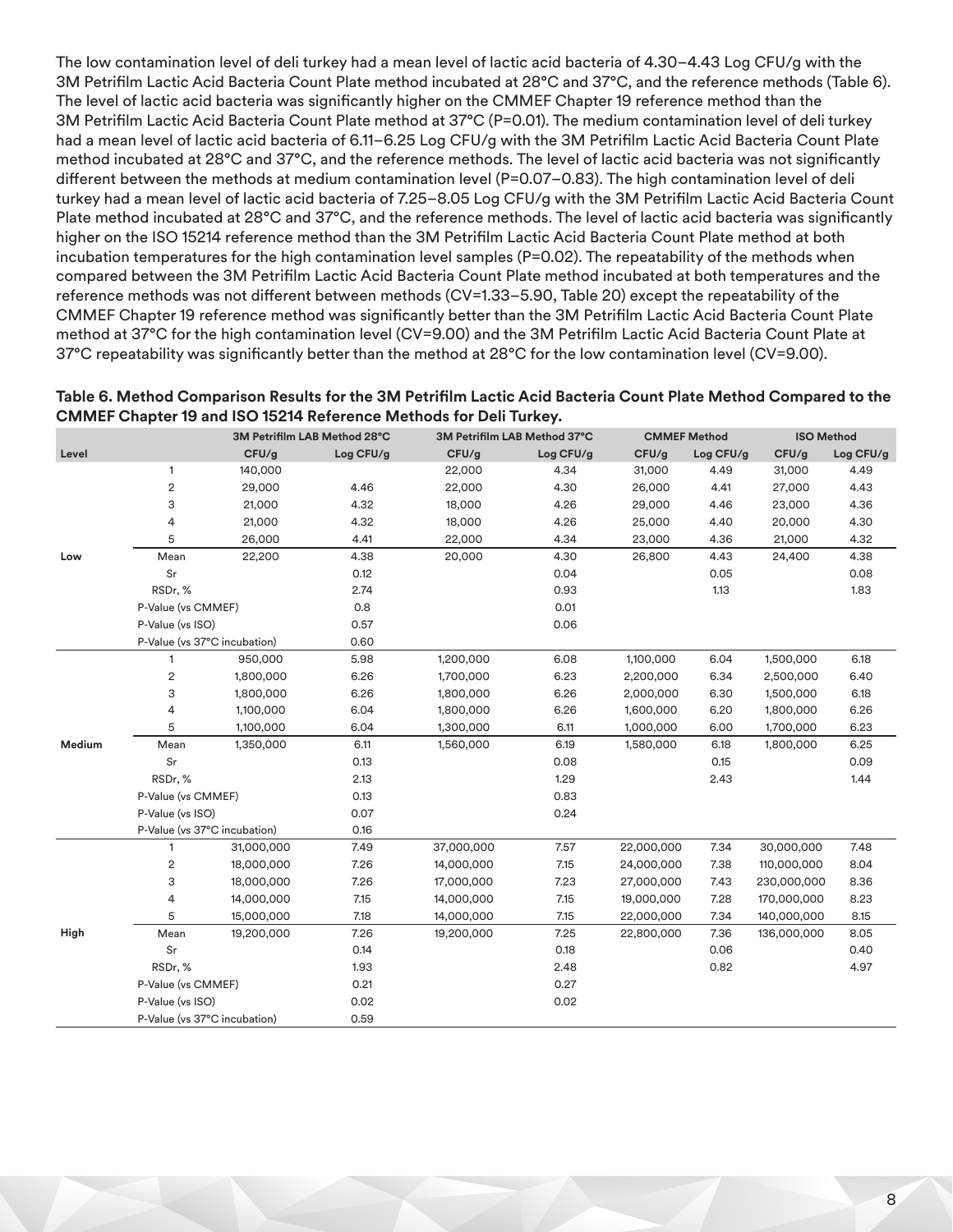The low contamination level of duck pâté had a mean level of lactic acid bacteria of 3.20–3.38 Log CFU/g with the 3M Petrifilm Lactic Acid Bacteria Count Plate method incubated at 28°C and 37°C, and the reference methods (Table 7). The level of lactic acid bacteria was significantly lower on the ISO 15214 reference method than the 3M Petrifilm Lactic Acid Bacteria Count Plate method at both incubation temperatures (P=0.00). The medium contamination level of duck pâté had a mean level of lactic acid bacteria of 4.13–4.23 Log CFU/g with the 3M Petrifilm Lactic Acid Bacteria Count Plate method incubated at 28°C and 37°C, and the reference methods. The level of lactic acid bacteria was not significantly different between the methods at the medium contamination level (P=0.07-0.87). The high contamination level of duck pâté had a mean level of lactic acid bacteria of 5.10–5.21 log CFU/g with the 3M Petrifilm Lactic Acid Bacteria Count Plate method incubated at 28°C and 37°C, and the reference methods. The level of lactic acid bacteria was not significantly different between the methods at the high contamination level (P=0.0.17–0.43). The repeatability of the methods when compared between the 3M Petrifilm Lactic Acid Bacteria Count Plate method incubated at both temperatures and the reference methods was not different between methods (CV=1.08–3.20, Table 20) except the repeatability of the ISO 15214 reference method was significantly better than the 3M Petrifilm Lactic Acid Bacteria Count Plate method at both incubation temperatures for the low (CV=13.8 [28°C] and 10.8 [37°C]) and medium contamination level (CV=11.39 [28°C] and 19.14 [37°C]).

| Table 7. Method Comparison Results for the 3M Petrifilm Lactic Acid Bacteria Count Plate Method Compared to the |
|-----------------------------------------------------------------------------------------------------------------|
| <b>CMMEF Chapter 19 and ISO 15214 Reference Methods for Duck Pâté.</b>                                          |

|        |                              |         | 3M Petrifilm LAB Method 28°C |         | 3M Petrifilm LAB Method 37°C | <b>CMMEF Method</b> |           | <b>ISO Method</b> |           |
|--------|------------------------------|---------|------------------------------|---------|------------------------------|---------------------|-----------|-------------------|-----------|
| Level  |                              | CFU/g   | Log CFU/g                    | CFU/g   | Log CFU/g                    | CFU/g               | Log CFU/g | CFU/g             | Log CFU/g |
|        | $\mathbf{1}$                 | 1,800   |                              | 1,800   | 3.26                         | 2,900               | 3.46      | 2,300             | 3.36      |
|        | $\sqrt{2}$                   | 3,000   | 3.48                         | 2,900   | 3.46                         | 3,600               | 3.56      | 1,900             | 3.28      |
|        | 3                            | 3,300   | 3.52                         | 3,700   | 3.57                         | 3,700               | 3.57      | 2,000             | 3.30      |
|        | 4                            | 2,400   | 3.38                         | 1,800   | 3.26                         | 1,800               | 3.26      | 900               | 2.95      |
|        | 5                            | 750     | 2.88                         | 950     | 2.98                         | 1,200               | 3.08      | 1,300             | 3.11      |
| Low    | Mean                         | 2,250   | 3.31                         | 2,230   | 3.30                         | 2,640               | 3.38      | 1,680             | 3.20      |
|        | Sr                           |         | 0.26                         |         | 0.23                         |                     | 0.21      |                   | 0.26      |
|        | RSDr, %                      |         | 7.85                         |         | 6.96                         |                     | 6.21      |                   | 8.12      |
|        | P-Value (vs CMMEF)           |         | 0.25                         |         | 0.10                         |                     |           |                   |           |
|        | P-Value (vs ISO)             |         | 0.00                         |         | 0.00                         |                     |           |                   |           |
|        | P-Value (vs 37°C incubation) |         | 0.95                         |         |                              |                     |           |                   |           |
|        | $\mathbf{1}$                 | 22,000  | 4.34                         | 26,000  | 4.41                         | 26,000              | 4.41      | 23,000            | 4.36      |
|        | $\sqrt{2}$                   | 29,000  | 4.46                         | 35,000  | 4.54                         | 31,000              | 4.49      | 22,000            | 4.34      |
|        | 3                            | 6,500   | 3.81                         | 4,500   | 3.65                         | 6,000               | 3.78      | 16,000            | 4.20      |
|        | 4                            | 12,000  | 4.08                         | 9,500   | 3.98                         | 15,000              | 4.18      | 15,000            | 4.48      |
|        | 5                            | 9,000   | 3.95                         | 13,000  | 4.11                         | 15,000              | 4.18      | 11,000            | 4.04      |
| Medium | Mean                         | 15,700  | 4.13                         | 17,600  | 4.14                         | 18,600              | 4.21      | 17,400            | 4.23      |
|        | Sr                           |         | 0.27                         |         | 0.35                         |                     | 0.28      |                   | 0.27      |
|        | RSDr, %                      |         | 6.54                         |         | 8.45                         |                     | 6.66      |                   | 6.39      |
|        | P-Value (vs CMMEF)           |         | 0.14                         |         | 0.21                         |                     |           |                   |           |
|        | P-Value (vs ISO)             |         | 0.07                         |         | 0.12                         |                     |           |                   |           |
|        | P-Value (vs 37°C incubation) |         | 0.87                         |         |                              |                     |           |                   |           |
|        | $\mathbf{1}$                 | 320,000 | 5.51                         | 280,000 | 5.45                         | 250,000             | 5.40      | 280,000           | 5.45      |
|        | $\sqrt{2}$                   | 280,000 | 5.45                         | 290,000 | 5.46                         | 200,000             | 5.30      | 230,000           | 5.36      |
|        | 3                            | 95,000  | 4.98                         | 50,000  | 4.70                         | 85,000              | 4.93      | 170,000           | 5.23      |
|        | 4                            | 150,000 | 5.18                         | 85,000  | 4.93                         | 160,000             | 5.20      | 75,000            | 4.88      |
|        | 5                            | 90,000  | 4.95                         | 90,000  | 4.95                         | 110,000             | 5.04      | 130,000           | 5.11      |
| High   | Mean                         | 187,000 | 5.21                         | 159,000 | 5.10                         | 161,000             | 5.17      | 177,000           | 5.21      |
|        | Sr                           |         | 0.26                         |         | 0.34                         |                     | 0.19      |                   | 0.26      |
|        | RSDr, %                      |         | 4.99                         |         | 6.67                         |                     | 3.67      |                   | 4.99      |
|        | P-Value (vs CMMEF)           |         | 0.43                         |         | 0.41                         |                     |           |                   |           |
|        | P-Value (vs ISO)             |         | 0.17                         |         | 0.43                         |                     |           |                   |           |
|        | P-Value (vs 37°C incubation) |         | 0.14                         |         |                              |                     |           |                   |           |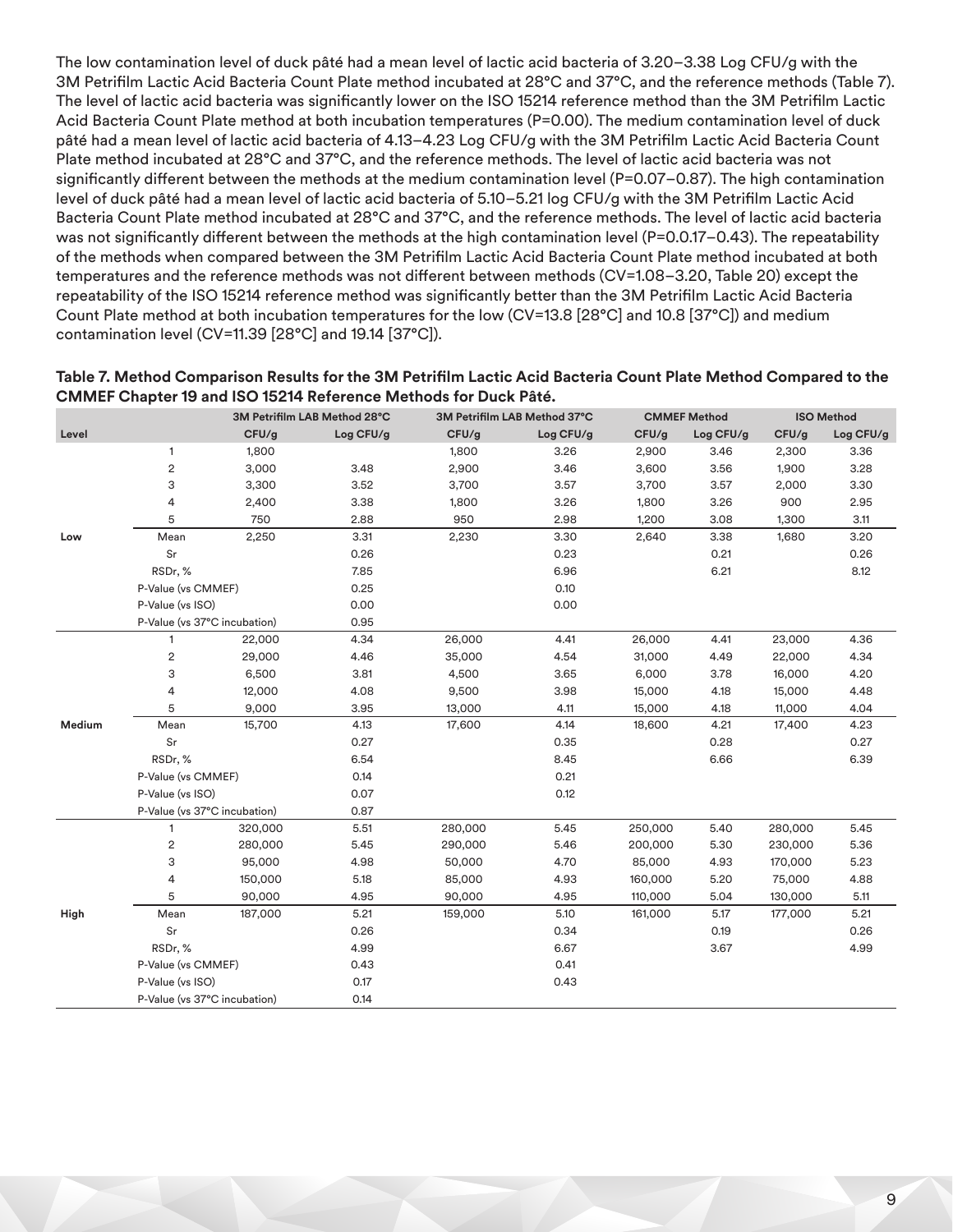The pickled herring was not naturally contaminated with lactic acid bacteria and was inoculated. The low contamination level of pickled herring had a mean level of lactic acid bacteria of 3.2 Log CFU/g with the 3M Petrifilm Lactic Acid Bacteria Count Plate method incubated at 28°C and 37°C, and the reference methods (Table 8). The medium contamination level of pickled herring had a mean level of lactic acid bacteria of 4.3 Log CFU/g with the 3M Petrifilm Lactic Acid Bacteria Count Plate method incubated at 28°C and 37°C, and the reference methods. The high contamination level of pickled herring had a mean level of lactic acid bacteria of 5.30–5.34 Log CFU/g with the 3M Petrifilm Lactic Acid Bacteria Count Plate method incubated at 28°C and 37°C, and the reference methods. The level of lactic acid bacteria was not significantly different between the methods at low (P=0.12–0.98), medium (P=0.15–0.53) and high contamination levels (P=0.45–0.97) except the level of lactic acid bacteria on the ISO 15214 reference method was significantly different than that of the 3M Petrifilm Lactic Acid Bacteria Count Plate method incubated at 37°C (P=0.01) . The repeatability of the methods when compared between the 3M Petrifilm Lactic Acid Bacteria Count Plate method incubated at both temperatures and the reference methods was not different between methods (CV=1.00–2.56, Table 20).

|              |                              |         | 3M Petrifilm LAB Method 28°C |         | 3M Petrifilm LAB Method 37°C | <b>ISO Method</b><br><b>CMMEF Method</b> |           |         |           |
|--------------|------------------------------|---------|------------------------------|---------|------------------------------|------------------------------------------|-----------|---------|-----------|
| Level        |                              | CFU/g   | Log CFU/g                    | CFU/g   | Log CFU/g                    | CFU/g                                    | Log CFU/g | CFU/g   | Log CFU/g |
|              | $\mathbf{1}$                 | <10     | $<$ 1                        | <10     | $\leq$ 1                     | <10                                      | <1        | <10     | <1        |
|              | $\sqrt{2}$                   | <10     | $\leq$ 1                     | <10     | <1                           | <10                                      | $<$ 1     | <10     | $<$ 1     |
| Uninoculated | 3                            | <10     | $\leq$ 1                     | <10     | <1                           | <10                                      | $<$ 1     | <10     | <1        |
|              | 4                            | <10     | <1                           | <10     | <1                           | <10                                      | $<$ 1     | <10     | <1        |
|              | 5                            | <10     | $<$ 1                        | <10     | $<$ 1                        | <10                                      | <1        | <10     | $\leq$ 1  |
|              | Mean                         | <10     | $\leq$ 1                     | <10     | $\leq$ 1                     | <10                                      | $\leq$ 1  | <10     | $\leq$ 1  |
|              | $\mathbf{1}$                 | 1,800   | 3.26                         | 1,800   | 3.26                         | 1,700                                    | 3.23      | 1,400   | 3.15      |
|              | $\sqrt{2}$                   | 1,600   | 3.20                         | 1,500   | 3.18                         | 1,500                                    | 3.18      | 2,200   | 3.34      |
|              | 3                            | 1,400   | 3.15                         | 1,600   | 3.20                         | 1,400                                    | 3.15      | 1,500   | 3.18      |
|              | 4                            | 1,900   | 3.28                         | 2,000   | 3.30                         | 1,900                                    | 3.28      | 1,900   | 3.28      |
|              | 5                            | 1,600   | 3.20                         | 1,700   | 3.23                         | 1,700                                    | 3.23      | 1,700   | 3.23      |
| Low          | Mean                         | 1,660   | 3.22                         | 1,720   | 3.23                         | 1,640                                    | 3.21      | 1,740   | 3.23      |
|              | $\rm Sr$                     |         | 0.05                         |         | 0.05                         |                                          | 0.05      |         | 0.08      |
|              | RSDr, %                      |         | 1.55                         |         | 1.55                         |                                          | 1.56      |         | 2.47      |
|              | P-Value (vs CMMEF)           |         | 0.62                         |         | 0.12                         |                                          |           |         |           |
|              | P-Value (vs ISO)             |         | 0.69                         |         | 0.98                         |                                          |           |         |           |
|              | P-Value (vs 37°C incubation) |         | 0.33                         |         |                              |                                          |           |         |           |
|              | 1                            | 14,000  | 4.15                         | 15,000  | 4.18                         | 15,000                                   | 4.18      | 14,000  | 4.15      |
|              | $\sqrt{2}$                   | 17,000  | 4.23                         | 16,000  | 4.20                         | 16,000                                   | 4.20      | 18,000  | 4.26      |
|              | 3                            | 20,000  | 4.30                         | 23,000  | 4.36                         | 19,000                                   | 4.28      | 18,000  | 4.26      |
|              | 4                            | 23,000  | 4.36                         | 26,000  | 4.41                         | 25,000                                   | 4.40      | 26,000  | 4.41      |
|              | 5                            | 26,000  | 4.41                         | 26,000  | 4.41                         | 19,000                                   | 4.28      | 18,000  | 4.26      |
| Medium       | Mean                         | 18,500  | 4.29                         | 21,200  | 4.31                         | 18,800                                   | 4.27      | 18,800  | 4.27      |
|              | Sr                           |         | 0.11                         |         | 0.12                         |                                          | 0.09      |         | 0.10      |
|              | RSDr,%                       |         | 2.56                         |         | 2.78                         |                                          | 2.11      |         | 2.34      |
|              | P-Value (vs CMMEF)           |         | 0.49                         |         | 0.15                         |                                          |           |         |           |
|              | P-Value (vs ISO)             |         | 0.53                         |         | 0.26                         |                                          |           |         |           |
|              | P-Value (vs 37°C incubation) |         | 0.22                         |         |                              |                                          |           |         |           |
|              | $\mathbf{1}$                 | 240,000 | 5.38                         | 260,000 | 5.41                         | 240,000                                  | 5.38      | 300,000 | 5.48      |
|              | $\sqrt{2}$                   | 270,000 | 5.43                         | 190,000 | 5.28                         | 230,000                                  | 5.36      | 200,000 | 5.30      |
|              | 3                            | 180,000 | 5.26                         | 200,000 | 5.30                         | 190,000                                  | 5.28      | 220,000 | 5.34      |
|              | 4                            | 140,000 | 5.15                         | 160,000 | 5.20                         | 140,000                                  | 5.15      | 170,000 | 5.23      |
|              | 5                            | 200,000 | 5.30                         | 210,000 | 5.32                         | 220,000                                  | 5.34      | 220,000 | 5.34      |
| High         | Mean                         | 206,000 | 5.30                         | 204,000 | 5.30                         | 204,000                                  | 5.30      | 222,000 | 5.34      |
|              | Sr                           |         | 0.11                         |         | 0.08                         |                                          | 0.10      |         | 0.09      |
|              | RSDr,%                       |         | 2.07                         |         | 1.51                         |                                          | 1.89      |         | 1.69      |
|              | P-Value (vs CMMEF)           |         | 0.96                         |         | 0.93                         |                                          |           |         |           |
|              | P-Value (vs ISO)             |         | 0.45                         |         | 0.01                         |                                          |           |         |           |
|              | P-Value (vs 37°C incubation) |         | 0.97                         |         |                              |                                          |           |         |           |

### **Table 8. Method Comparison Results for the 3M Petrifilm Lactic Acid Bacteria Count Plate Method Compared to the CMMEF Chapter 19 and ISO 15214 Reference Methods for Pickled Herring.**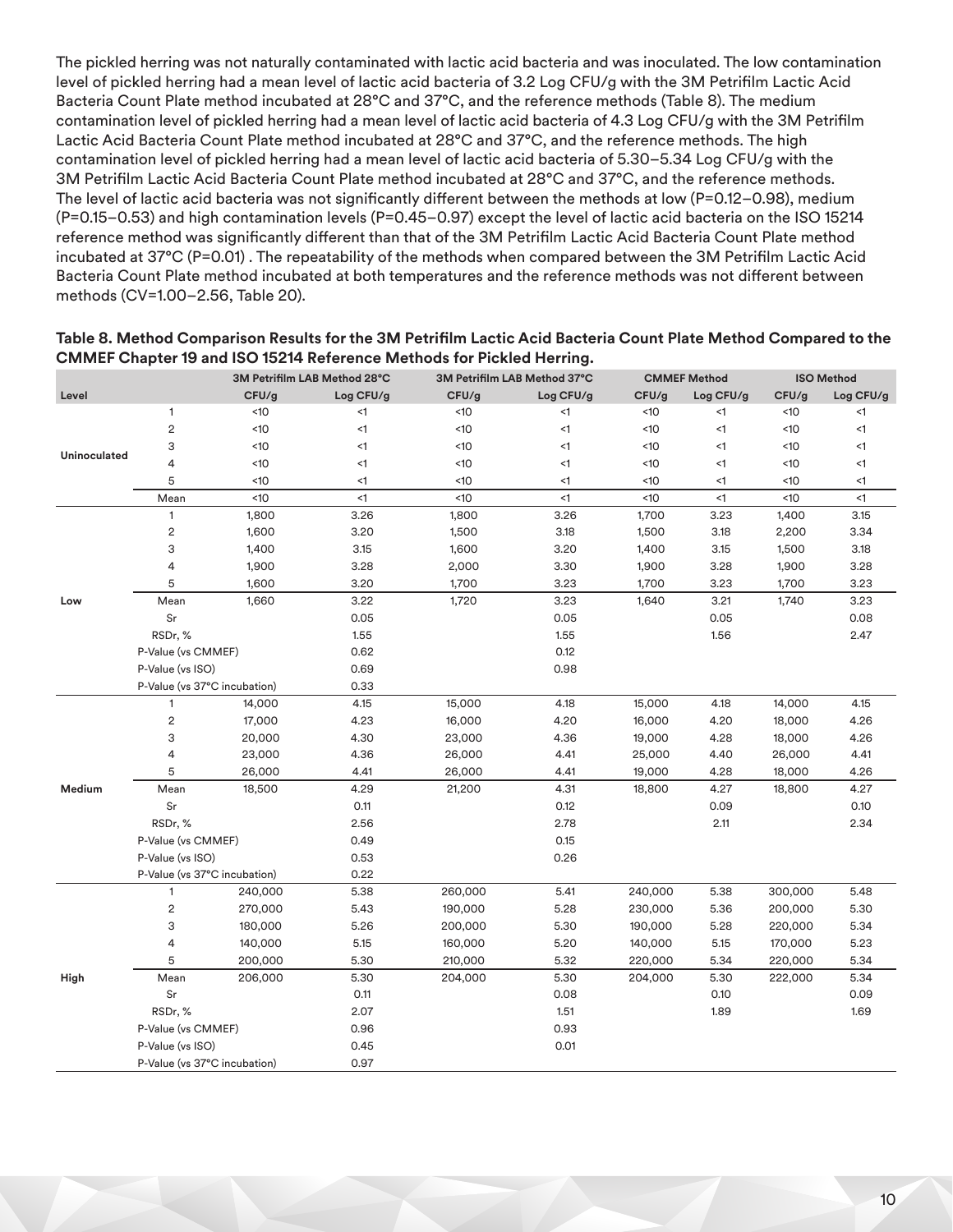The low contamination level of kimchi had a mean level of lactic acid bacteria of 4.44–5.34 Log CFU/g with the 3M Petrifilm Lactic Acid Bacteria Count Plate method incubated at 28°C and 37°C, and the reference methods (Table 9). The medium contamination level of kimchi had a mean level of lactic acid bacteria of 5.41–6.85 Log CFU/g with the 3M Petrifilm Lactic Acid Bacteria Count Plate method incubated at 28°C and 37°C, and the reference methods. The high contamination level of kimchi had a mean level of lactic acid bacteria of 6.47–7.85 Log CFU/g with the 3M Petrifilm Lactic Acid Bacteria Count Plate method incubated at 28°C and 37°C, and the reference methods. The level of lactic acid bacteria was significantly different (P=0.00–0.05) between the 3M Petrifilm Lactic Acid Bacteria Count Plate methods and the reference methods at all three levels as the yeast in the kimchi outgrew the lactic acid bacteria on the reference method media such that no or few lactic acid bacteria colonies were confirmed on the reference method media. For the low contamination level, the level of lactic acid bacteria was significantly different between the two incubation temperatures of the 3M Petrifilm Lactic Acid Bacteria Count Plate method (P=0.03). With the reference methods having fewer samples with lactic acid bacteria being confirmed compared to the 3M Petrifilm Lactic Acid Bacteria Count Plate method, the repeatability of the 3M Petrifilm Lactic Acid Bacteria Count Plate method was better than the reference methods in half of the repeatability comparisons (CV=1.78–42.25 with significance at 6.59–224.6, Table 20). There was no significant difference in the repeatability between the two incubation temperatures of the 3M Petrifilm Lactic Acid Bacteria Count Plate method (CV=1.62–3.06 with significance at 6.39).

| Table 9. Method Comparison Results for the 3M Petrifilm Lactic Acid Bacteria Count Plate Method Compared to the |
|-----------------------------------------------------------------------------------------------------------------|
| <b>CMMEF Chapter 19 and ISO 15214 Reference Methods for Kimchi.</b>                                             |

|        |                              | 3M Petrifilm LAB Method 28°C |           | 3M Petrifilm LAB Method 37°C |           | <b>CMMEF Method</b> |           | <b>ISO Method</b> |           |
|--------|------------------------------|------------------------------|-----------|------------------------------|-----------|---------------------|-----------|-------------------|-----------|
| Level  |                              | CFU/g                        | Log CFU/g | CFU/g                        | Log CFU/g | CFU/g               | Log CFU/g | CFU/g             | Log CFU/g |
|        | 1                            | 37,000                       | 4.57      | 30,000                       | 4.48      | 200,000             | 5.30      | 340,000           | 5.53      |
|        | $\mathbf 2$                  | 28,000                       | 4.45      | 28,000                       | 4.45      | 110,000             | 5.04      | 280,000           | 5.45      |
|        | 3                            | 34,000                       | 4.53      | 28,000                       | 4.45      | 130,000             | 5.11      | 110,000           | 5.04      |
|        | 4                            | 45,000                       | 4.65      | 29,000                       | 4.46      | 190,000             | 5.28      | 1,000             | < 3.00    |
|        | 5                            | 35,000                       | 4.54      | 24,000                       | 4.38      | 160,000             | 5.20      | 1,000             | < 3.00    |
| Low    | Mean                         | 35,800                       | 4.55      | 27,800                       | 4.44      | 158,000             | 5.19      | 243,333           | 5.34      |
|        | Sr                           |                              | 0.07      |                              | 0.04      |                     | 0.11      |                   | 0.26      |
|        | RSDr, %                      |                              | 1.54      |                              | 0.90      |                     | 2.12      |                   | 4.87      |
|        | P-Value (vs CMMEF)           |                              | 0.00      |                              | 0.00      |                     |           |                   |           |
|        | P-Value (vs ISO)             |                              | 0.03      |                              | 0.03      |                     |           |                   |           |
|        | P-Value (vs 37°C incubation) |                              | 0.03      |                              |           |                     |           |                   |           |
|        | 1                            | 310,000                      | 5.49      | 280,000                      | 5.45      | 10,000              | < 4.00    | 3,400,000         | 6.53      |
|        | 2                            | 310,000                      | 5.49      | 210,000                      | 5.32      | < 10,000            | < 4.00    | 4,400,000         | 6.64      |
|        | 3                            | 350,000                      | 5.54      | 310,000                      | 5.49      | 6,400,000           | 6.81      | 5,000,000         | 6.70      |
|        | 4                            | 250,000                      | 5.40      | 260,000                      | 5.41      | 10,000              | < 4.00    | 2,100,000         | 6.32      |
|        | 5                            | 400,000                      | 5.60      | 240,000                      | 5.38      | 7,900,000           | 6.90      | < 10,000          | 4.00      |
| Medium | Mean                         | 324,000                      | 5.51      | 260,000                      | 5.41      | 7,150,000           | 6.85      | 3,725,000         | 6.55      |
|        | Sr                           |                              | 0.08      |                              | 0.064     |                     | 0.06      |                   | 0.17      |
|        | RSDr, %                      |                              | 1.45      |                              | 1.18      |                     | 0.88      |                   | 2.60      |
|        | P-Value (vs CMMEF)           |                              | 0.01      |                              | 0.05      |                     |           |                   |           |
|        | P-Value (vs ISO)             |                              | 0.00      |                              | 0.00      |                     |           |                   |           |
|        | P-Value (vs 37°C incubation) |                              | 0.10      |                              |           |                     |           |                   |           |
|        | 1                            | 3,300,000                    | 6.52      | 2,700,000                    | 6.43      | < 1,000,000         | <6.00     | 100,000,000       | 8.00      |
|        | 2                            | 4,900,000                    | 6.69      | 4,900,000                    | 6.69      | < 1,000,000         | <6.00     | 47,000,000        | 7.67      |
|        | 3                            | 2,800,000                    | 6.45      | 2,300,000                    | 6.36      | 26,000,000          | 7.41      | < 1,000,000       | <6.00     |
|        | 4                            | 2,900,000                    | 6.46      | 3,100,000                    | 6.49      | 110,000,000         | 8.04      | < 1,000,000       | 50.00     |
|        | 5                            | 2,700,000                    | 6.43      | 2,300,000                    | 6.36      | 24,000,000          | 7.38      | 76,000,000        | 7.88      |
| High   | Mean                         | 3,320,000                    | 6.51      | 3.060.000                    | 6.47      | 53,333,333          | 7.61      | 74,333,333        | 7.85      |
|        | Sr                           |                              | 0.11      |                              |           |                     | 0.37      |                   | 0.17      |
|        | RSDr,%                       |                              | 1.69      |                              | 0.00      |                     | 4.86      |                   | 2.17      |
|        | P-Value (vs CMMEF)           |                              | 0.03      |                              | 0.02      |                     |           |                   |           |
|        | P-Value (vs ISO)             |                              | 0.01      |                              | 0.02      |                     |           |                   |           |
|        | P-Value (vs 37°C incubation) |                              | 0.15      |                              |           |                     |           |                   |           |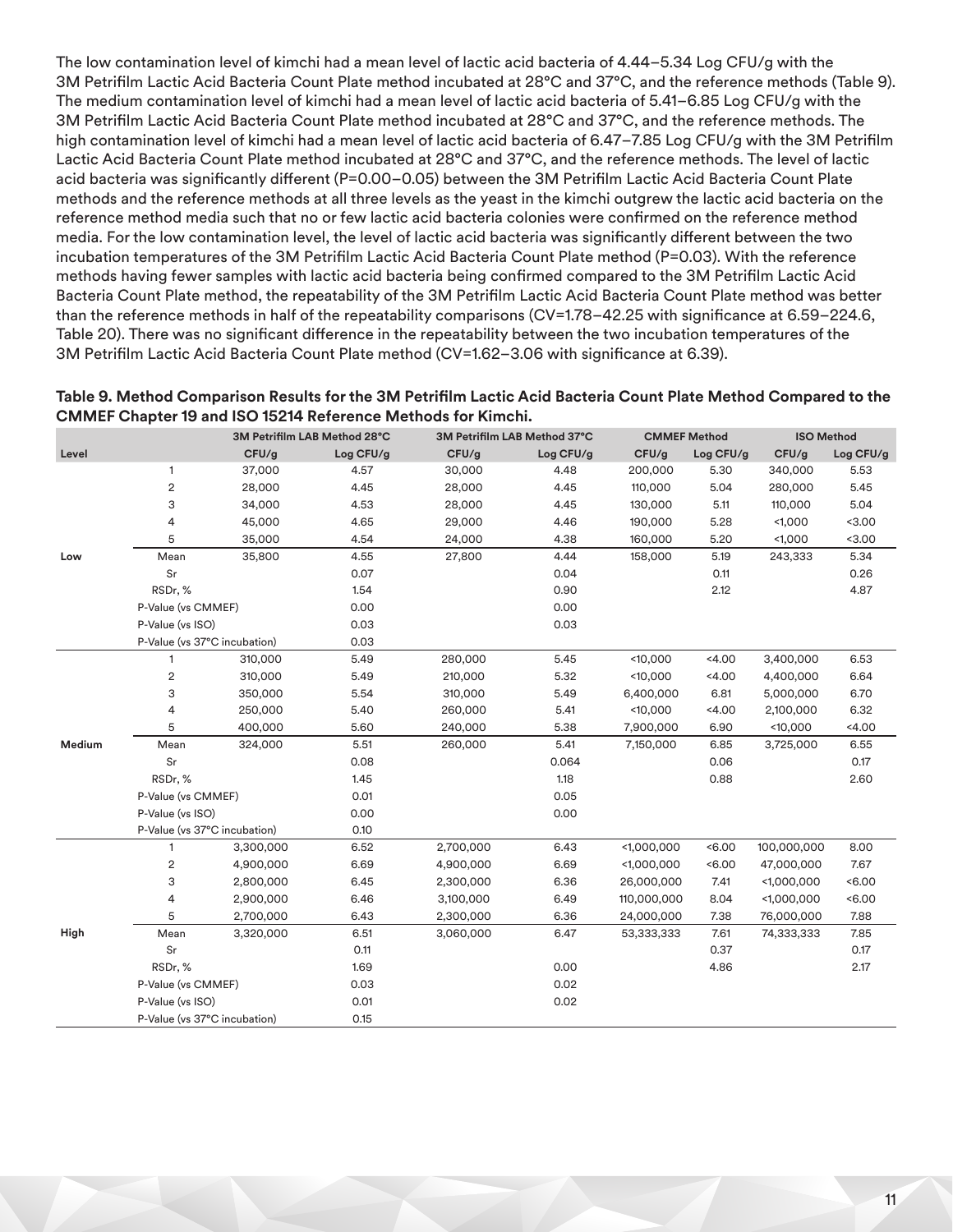The low contamination level of mayonnaise had a mean level of lactic acid bacteria of 2.52–2.58 Log CFU/g with the 3M Petrifilm Lactic Acid Bacteria Count Plate method incubated at 28°C and 37°C, and the reference methods (Table 10). There was no statistical difference in the level of lactic acid bacteria for all methods for the low contamination level (P=0.44–0.94). The medium contamination level of mayonnaise had a mean level of lactic acid bacteria of 3.58–3.65 Log CFU/g with the 3M Petrifilm Lactic Acid Bacteria Count Plate method incubated at 28°C and 37°C, and the reference methods. The level of lactic acid bacteria was significantly higher with the 3M Petrifilm Lactic Acid Bacteria Count Plate method incubated at 28°C than the 3M Petrifilm Lactic Acid Bacteria Count Plate method incubated at 37°C (P=0.01) and the CMMEF Chapter 19 reference method for the medium contamination level (P=0.01). The high contamination level of mayonnaise had a mean level of lactic acid bacteria of 4.82–4.99 Log CFU/g with the 3M Petrifilm Lactic Acid Bacteria Count Plate method incubated at 28°C and 37°C, and the reference methods. The level of lactic acid bacteria was not significantly different between the methods at the high contamination level (P>0.05) except between the 3M Petrifilm Lactic Acid Bacteria Count Plate method incubated at 37°C and the CMMEF Chapter 19 reference method (P=0.00). The repeatability of the methods when compared between the 3M Petrifilm Lactic Acid Bacteria Count Plate method incubated at both temperatures and the reference methods was not different between methods (CV=1.21–5.98, Table 20).

| Table 10. Method Comparison Results for the 3M Petrifilm Lactic Acid Bacteria Count Plate Method Compared to the |
|------------------------------------------------------------------------------------------------------------------|
| <b>CMMEF Chapter 19 and ISO 15214 Reference Methods for Mayonnaise.</b>                                          |

|        |                              |         | 3M Petrifilm LAB Method 28°C |         | 3M Petrifilm LAB Method 37°C |         | <b>CMMEF Method</b> | <b>ISO Method</b> |           |
|--------|------------------------------|---------|------------------------------|---------|------------------------------|---------|---------------------|-------------------|-----------|
| Level  |                              | CFU/g   | Log CFU/g                    | CFU/g   | Log CFU/g                    | CFU/g   | Log CFU/g           | CFU/g             | Log CFU/g |
|        | $\mathbf{1}$                 | 500     | 2.70                         | 410     | 2.61                         | 570     | 2.76                | 400               | 2.60      |
|        | $\sqrt{2}$                   | 220     | 2.34                         | 210     | 2.32                         | 240     | 2.38                | 400               | 2.60      |
|        | 3                            | 480     | 2.68                         | 490     | 2.69                         | 570     | 2.76                | 480               | 2.68      |
|        | 4                            | 360     | 2.56                         | 320     | 2.51                         | 270     | 2.43                | 320               | 2.51      |
|        | 5                            | 200     | 2.30                         | 310     | 2.49                         | 210     | 2.32                | 310               | 2.49      |
| Low    | Mean                         | 352     | 2.52                         | 348     | 2.52                         | 372     | 2.53                | 382               | 2.58      |
|        | Sr                           |         | 0.19                         |         | 0.14                         |         | 0.21                |                   | 0.08      |
|        | RSDr, %                      |         | 7.55                         |         | 5.55                         |         | 8.30                |                   | 3.11      |
|        | P-Value (vs CMMEF)           |         | 0.73                         |         | 0.94                         |         |                     |                   |           |
|        | P-Value (vs ISO)             |         | 0.44                         |         | 0.41                         |         |                     |                   |           |
|        | P-Value (vs 37°C incubation) |         | 0.73                         |         |                              |         |                     |                   |           |
|        | 1                            | 6,000   | 3.78                         | 3,900   | 3.59                         | 4,500   | 3.65                | 4,400             | 3.64      |
|        | $\sqrt{2}$                   | 4,300   | 3.63                         | 3,600   | 3.56                         | 3,100   | 3.49                | 3,500             | 3.54      |
|        | 3                            | 5,500   | 3.74                         | 4,900   | 3.69                         | 4,600   | 3.66                | 5,200             | 3.72      |
|        | 4                            | 2,600   | 3.41                         | 2,600   | 3.41                         | 2,400   | 3.38                | 4,400             | 3.64      |
|        | 5                            | 4,900   | 3.69                         | 4,300   | 3.63                         | 3,400   | 3.53                | 4,500             | 3.65      |
| Medium | Mean                         | 4,660   | 3.65                         | 3,860   | 3.58                         | 3,600   | 3.54                | 4,400             | 3.64      |
|        | Sr                           |         | 0.14                         |         | 0.10                         |         | 0.12                |                   | 0.06      |
|        | RSDr, %                      |         | 3.83                         |         | 2.80                         |         | 3.39                |                   | 1.65      |
|        | P-Value (vs CMMEF)           |         | 0.01                         |         | 0.29                         |         |                     |                   |           |
|        | P-Value (vs ISO)             |         | 0.87                         |         | 0.21                         |         |                     |                   |           |
|        | P-Value (vs 37°C incubation) |         | 0.01                         |         |                              |         |                     |                   |           |
|        | $\mathbf{1}$                 | 85,000  | 4.93                         | 80,000  | 4.90                         | 95,000  | 4.98                | 110,000           | 5.04      |
|        | $\mathbf{2}$                 | 80,000  | 4.90                         | 70,000  | 4.85                         | 85,000  | 4.93                | 90,000            | 4.95      |
|        | 3                            | 100,000 | 5.00                         | 120,000 | 5.08                         | 140,000 | 5.15                | 130,000           | 5.11      |
|        | 4                            | 45,000  | 4.65                         | 30,000  | 4.48                         | 40,000  | 4.60                | 80,000            | 4.90      |
|        | 5                            | 90,000  | 4.95                         | 65,000  | 4.81                         | 90,000  | 4.95                | 85,000            | 4.93      |
| High   | Mean                         | 80,000  | 4.89                         | 73,000  | 4.82                         | 90,000  | 4.92                | 99,000            | 4.99      |
|        | Sr                           |         | 0.14                         |         | 0.22                         |         | 0.20                |                   | 0.09      |
|        | RSDr, %                      |         | 2.86                         |         | 4.56                         |         | 4.06                |                   | 1.80      |
|        | P-Value (vs CMMEF)           |         | 0.36                         |         | 0.00                         |         |                     |                   |           |
|        | P-Value (vs ISO)             |         | 0.09                         |         | 0.07                         |         |                     |                   |           |
|        | P-Value (vs 37°C incubation) |         | 0.36                         |         |                              |         |                     |                   |           |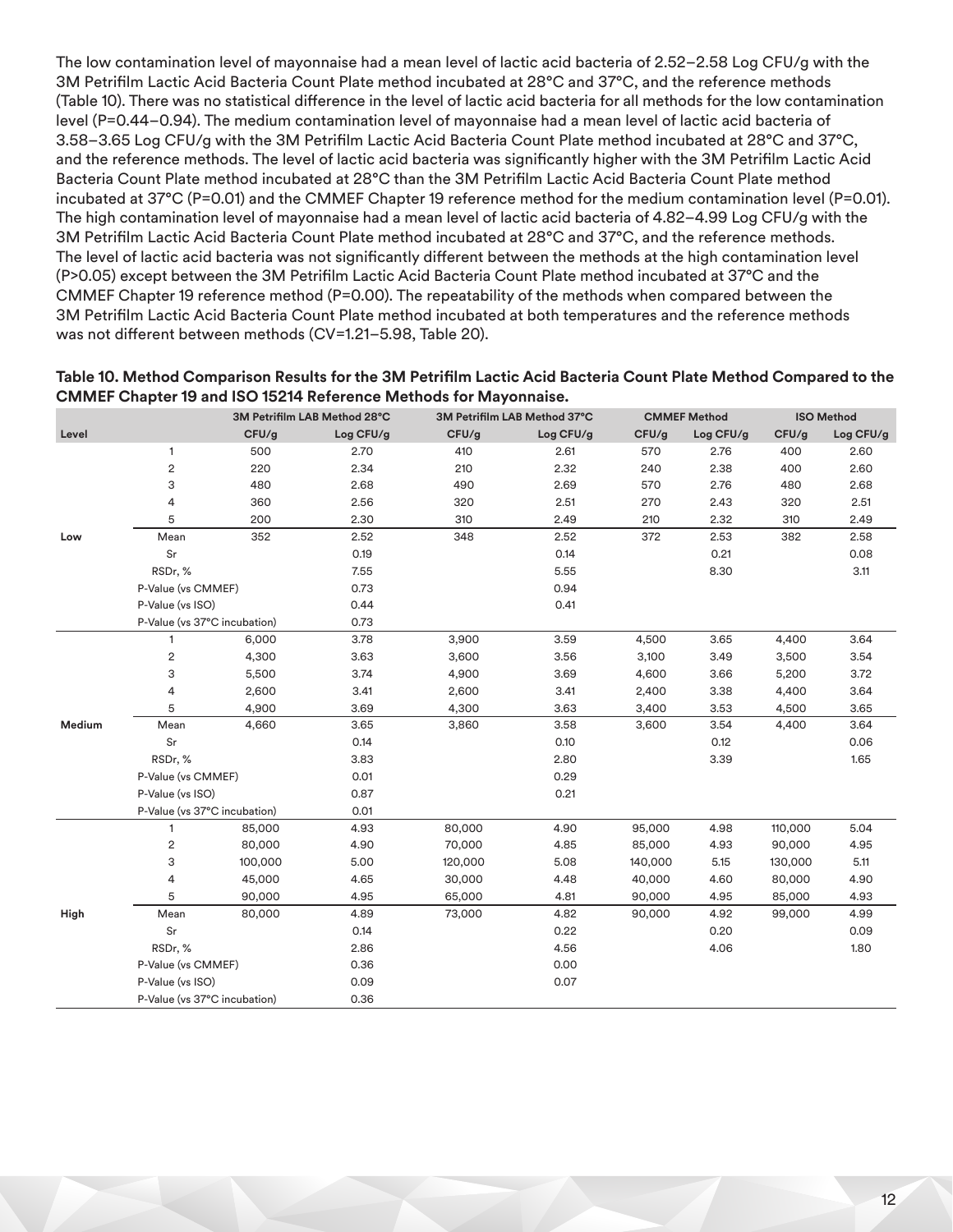The mustard potato salad was not naturally contaminated with lactic acid bacteria and was inoculated. The low contamination level of mustard potato salad had a mean level of lactic acid bacteria of 3.2 Log CFU/g with the 3M Petrifilm Lactic Acid Bacteria Count Plate method incubated at 28°C and 37°C, and the reference methods (Table 11). The medium contamination level of mustard potato salad had a mean level of lactic acid bacteria of 4.2 Log CFU/g with the 3M Petrifilm Lactic Acid Bacteria Count Plate method incubated at 28°C and 37°C, and the reference methods. The high contamination level of mustard potato salad had a mean level of lactic acid bacteria of 5.25–5.40 Log CFU/g with the 3M Petrifilm Lactic Acid Bacteria Count Plate method incubated at 28°C and 37°C, and the reference methods. The level of lactic acid bacteria was not significantly different between the methods at low (P=0.12–0.94), medium (P=0.30–0.69) and high levels (P=0.15–0.90) except the level of lactic acid bacteria on the ISO 15214 reference method was significantly different than that of the 3M Petrifilm Lactic Acid Bacteria Count Plate method incubated at 28°C (P=0.02) for the high contamination level. The repeatability of the methods when compared between the 3M Petrifilm Lactic Acid Bacteria Count Plate method incubated at both temperatures and the reference methods was not different between methods (CV=1.00–3.52, Table 20).

|              |                              |         | 3M Petrifilm LAB Method 28°C |         | 3M Petrifilm LAB Method 37°C |         | <b>CMMEF Method</b> |         | <b>ISO Method</b> |
|--------------|------------------------------|---------|------------------------------|---------|------------------------------|---------|---------------------|---------|-------------------|
| Level        |                              | CFU/g   | Log CFU/g                    | CFU/g   | Log CFU/g                    | CFU/g   | Log CFU/g           | CFU/g   | Log CFU/g         |
|              | $\mathbf{1}$                 | <10     | <1                           | <10     | <1                           | <10     | $<$ 1               | <10     | $<$ 1             |
|              | $\overline{c}$               | <10     | $<$ 1                        | <10     | <1                           | <10     | $<$ 1               | <10     | <1                |
| Uninoculated | 3                            | <10     | $<$ 1                        | <10     | $<$ 1                        | <10     | $<$ 1               | <10     | <1                |
|              | 4                            | <10     | $<$ 1                        | <10     | $<$ 1                        | <10     | $<$ 1               | <10     | <1                |
|              | 5                            | <10     | <1                           | <10     | <1                           | <10     | $<$ 1               | <10     | $\leq$ 1          |
|              | Mean                         | <10     | $\leq$ 1                     | <10     | $\leq$ 1                     | <10     | $\leq$ 1            | <10     | <1                |
|              | $\mathbf{1}$                 | 1,700   | 3.23                         | 1,700   | 3.23                         | 1,800   | 3.26                | 1,900   | 3.28              |
|              | $\overline{c}$               | 1,900   | 3.28                         | 1,900   | 3.28                         | 2,200   | 3.34                | 1,500   | 3.18              |
|              | 3                            | 1,200   | 3.08                         | 1,200   | 3.08                         | 1,200   | 3.08                | 1,600   | 3.20              |
|              | 4                            | 1,500   | 3.18                         | 1,400   | 3.15                         | 1,600   | 3.20                | 1,600   | 3.20              |
|              | 5                            | 1,600   | 3.20                         | 1,700   | 3.23                         | 1,600   | 3.20                | 1,900   | 3.28              |
| Low          | Mean                         | 1,580   | 3.19                         | 1,580   | 3.19                         | 1,680   | 3.22                | 1,700   | 3.23              |
|              | Sr                           |         | 0.07                         |         | 0.08                         |         | 0.10                |         | 0.05              |
|              | RSDr, %                      |         | 2.19                         |         | 2.51                         |         | 3.11                |         | 1.55              |
|              | P-Value (vs CMMEF)           |         | 0.12                         |         | 0.23                         |         |                     |         |                   |
|              | P-Value (vs ISO)             |         | 0.41                         |         | 0.40                         |         |                     |         |                   |
|              | P-Value (vs 37°C incubation) |         | 0.94                         |         |                              |         |                     |         |                   |
|              | 1                            | 14,000  | 4.15                         | 14,000  | 4.15                         | 15,000  | 4.18                | 14,000  | 4.15              |
|              | $\overline{c}$               | 15,000  | 4.18                         | 15,000  | 4.18                         | 16,000  | 4.20                | 18,000  | 4.26              |
|              | 3                            | 19,000  | 4.28                         | 19,000  | 4.28                         | 29,000  | 4.46                | 14,000  | 4.15              |
|              | 4                            | 18,000  | 4.26                         | 18,000  | 4.26                         | 17,000  | 4.23                | 20,000  | 4.30              |
|              | 5                            | 11,000  | 4.04                         | 12,000  | 4.08                         | 11,000  | 4.04                | 15,000  | 4.18              |
| Medium       | Mean                         | 15,400  | 4.18                         | 15,600  | 4.19                         | 17,600  | 4.22                | 16,200  | 4.20              |
|              | Sr                           |         | 0.09                         |         | 0.08                         |         | 0.15                |         | 0.07              |
|              | RSDr, %                      |         | 2.15                         |         | 1.91                         |         | 3.55                |         | 1.66              |
|              | P-Value (vs CMMEF)           |         | 0.30                         |         | 0.41                         |         |                     |         |                   |
|              | P-Value (vs ISO)             |         | 0.60                         |         | 0.69                         |         |                     |         |                   |
|              | P-Value (vs 37°C incubation) |         | 0.37                         |         |                              |         |                     |         |                   |
|              | $\mathbf{1}$                 | 200,000 | 5.30                         | 200,000 | 5.30                         | 210,000 | 5.32                | 240,000 | 5.38              |
|              | $\sqrt{2}$                   | 300,000 | 5.48                         | 310,000 | 5.49                         | 310,000 | 5.49                | 150,000 | 5.18              |
|              | 3                            | 230,000 | 5.36                         | 210,000 | 5.32                         | 250,000 | 5.40                | 190,000 | 5.28              |
|              | 4                            | 170,000 | 5.23                         | 190,000 | 5.28                         | 190,000 | 5.28                | 150,000 | 5.18              |
|              | 5                            | 330,000 | 5.52                         | 320,000 | 5.51                         | 340,000 | 5.53                | 170,000 | 5.23              |
| High         | Mean                         | 246,000 | 5.38                         | 246,000 | 5.38                         | 260,000 | 5.40                | 180,000 | 5.25              |
|              | Sr                           |         | 0.12                         |         | 0.11                         |         | 0.11                |         | 0.09              |
|              | RSDr,%                       |         | 2.23                         |         | 2.04                         |         | 2.04                |         | 1.71              |
|              | P-Value (vs CMMEF)           |         | 0.02                         |         | 0.15                         |         |                     |         |                   |
|              | P-Value (vs ISO)             |         | 0.15                         |         | 0.15                         |         |                     |         |                   |
|              | P-Value (vs 37°C incubation) |         | 0.90                         |         |                              |         |                     |         |                   |

#### **Table 11. Method Comparison Results for the 3M Petrifilm Lactic Acid Bacteria Count Plate Method Compared to the CMMEF Chapter 19 and ISO 15214 Reference Methods for Mustard Potato Salad.**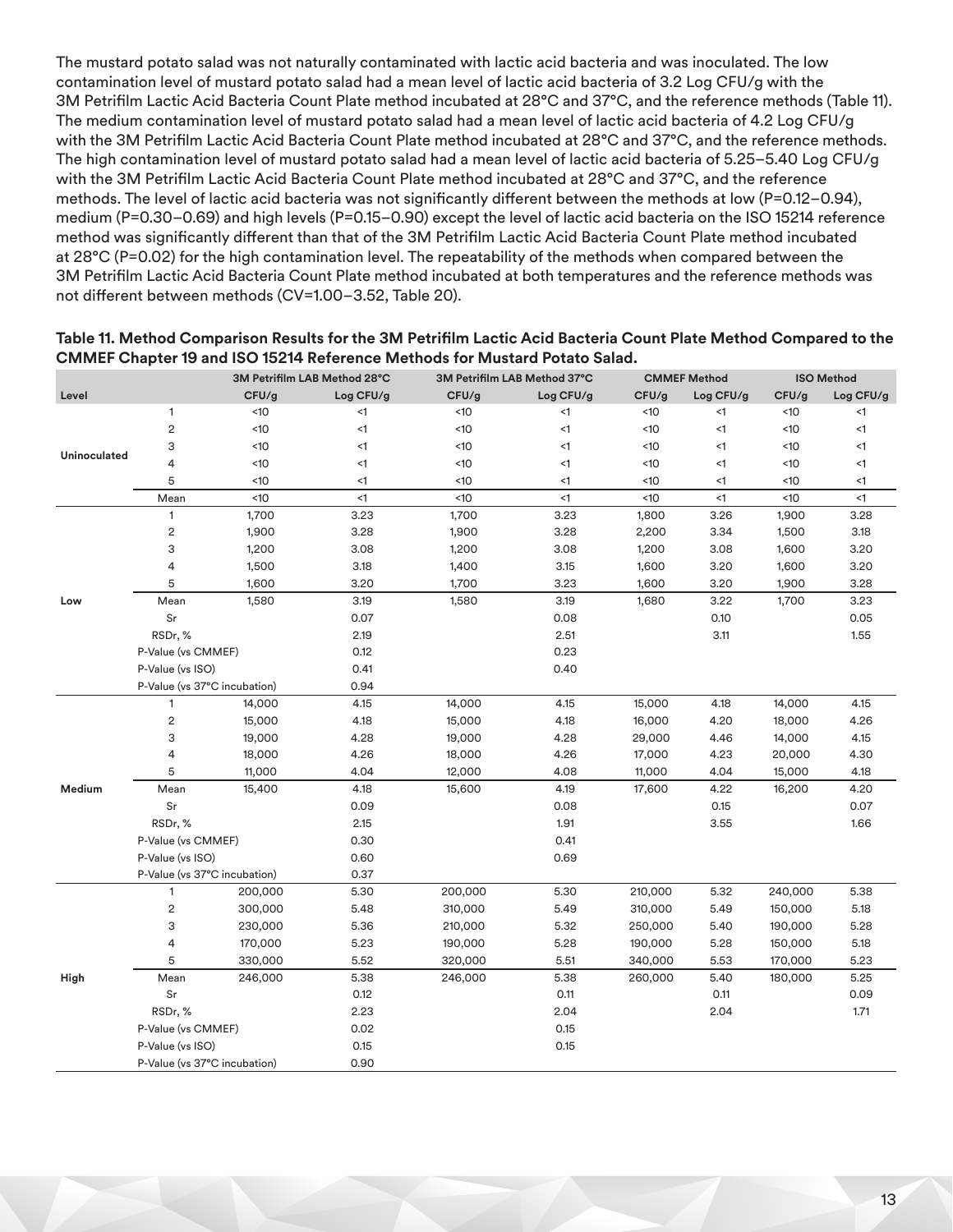The low contamination level of deli ham had a mean level of lactic acid bacteria of 4.28–4.37 Log CFU/g with the 3M Petrifilm Lactic Acid Bacteria Count Plate method incubated at 28°C and 37°C, and the reference methods (Table 12). The medium contamination level of deli ham had a mean level of lactic acid bacteria of 5.34–5.44 Log CFU/g with the 3M Petrifilm Lactic Acid Bacteria Count Plate method incubated at 28°C and 37°C, and the reference methods. The high contamination level of deli ham had a mean level of lactic acid bacteria of 7.25–8.05 Log CFU/g with the 3M Petrifilm Lactic Acid Bacteria Count Plate method incubated at 28°C and 37°C, and the reference methods. The level of lactic acid bacteria was not significantly different between the methods for all three contamination levels (P=0.05–0.72). The repeatability of the methods when compared between the 3M Petrifilm Lactic Acid Bacteria Count Plate method incubated at both temperatures and the reference methods was not different between methods (CV=1.0–5.06, Table 20) except the repeatability of the ISO 15214 reference method was significantly better than the 3M Petrifilm Lactic Acid Bacteria Count Plate method at 28°C (CV=18.06) and 37°C (CV=8.03) for the high contamination level.

| Level  | 1<br>$\sqrt{2}$<br>3<br>4<br>5<br>Mean | CFU/g<br>22,000<br>21,000<br>18,000<br>20,000<br>23,000 | Log CFU/g<br>4.34<br>4.32<br>4.26<br>4.30 | CFU/g<br>25,000<br>21,000<br>18,000 | Log CFU/g<br>4.40<br>4.32 | CFU/g<br>28,000<br>17,000 | Log CFU/g<br>4.45<br>4.23 | CFU/g<br>15,000 | Log CFU/g<br>4.18 |
|--------|----------------------------------------|---------------------------------------------------------|-------------------------------------------|-------------------------------------|---------------------------|---------------------------|---------------------------|-----------------|-------------------|
|        |                                        |                                                         |                                           |                                     |                           |                           |                           |                 |                   |
|        |                                        |                                                         |                                           |                                     |                           |                           |                           |                 |                   |
|        |                                        |                                                         |                                           |                                     |                           |                           |                           | 33,000          | 4.52              |
|        |                                        |                                                         |                                           |                                     | 4.26                      | 21,000                    | 4.32                      | 14,000          | 4.15              |
|        |                                        |                                                         |                                           | 21,000                              | 4.32                      | 28,000                    | 4.45                      | 26,000          | 4.41              |
|        |                                        |                                                         | 4.36                                      | 24,000                              | 4.38                      | 25,000                    | 4.40                      | 14,000          | 4.15              |
| Low    |                                        | 20,800                                                  | 4.32                                      | 21,800                              | 4.34                      | 23,800                    | 4.37                      | 20,400          | 4.28              |
|        | Sr                                     |                                                         | 0.04                                      |                                     | 0.06                      |                           | 0.09                      |                 | 0.17              |
|        | RSDr, %                                |                                                         | 0.93                                      |                                     | 1.38                      |                           | 2.06                      |                 | 3.97              |
|        | P-Value (vs CMMEF)                     |                                                         | 0.26                                      |                                     | 0.40                      |                           |                           |                 |                   |
|        | P-Value (vs ISO)                       |                                                         | 0.68                                      |                                     | 0.56                      |                           |                           |                 |                   |
|        | P-Value (vs 37°C incubation)           |                                                         | 0.13                                      |                                     |                           |                           |                           |                 |                   |
|        | 1                                      | 170,000                                                 | 5.23                                      | 170,000                             | 5.23                      | 220,000                   | 5.34                      | 340,000         | 5.53              |
|        | $\sqrt{2}$                             | 250,000                                                 | 5.40                                      | 190,000                             | 5.28                      | 270,000                   | 5.43                      | 230,000         | 5.36              |
|        | 3                                      | 330,000                                                 | 5.52                                      | 210,000                             | 5.32                      | 260,000                   | 5.41                      | 210,000         | 5.32              |
|        | 4                                      | 320,000                                                 | 5.51                                      | 240,000                             | 5.38                      | 220,000                   | 5.34                      | 200,000         | 5.30              |
|        | 5                                      | 350,000                                                 | 5.54                                      | 320,000                             | 5.51                      | 370,000                   | 5.57                      | 280,000         | 5.45              |
| Medium | Mean                                   | 284,000                                                 | 5.44                                      | 226,000                             | 5.34                      | 268,000                   | 5.42                      | 252,000         | 5.39              |
|        | Sr                                     |                                                         | 0.13                                      |                                     | 0.11                      |                           | 0.09                      |                 | 0.10              |
|        | RSDr,%                                 |                                                         | 2.39                                      |                                     | 2.06                      |                           | 1.66                      |                 | 1.85              |
|        | P-Value (vs CMMEF)                     |                                                         | 0.72                                      |                                     | 0.08                      |                           |                           |                 |                   |
|        | P-Value (vs ISO)                       |                                                         | 0.64                                      |                                     | 0.51                      |                           |                           |                 |                   |
|        | P-Value (vs 37°C incubation)           |                                                         | 0.05                                      |                                     |                           |                           |                           |                 |                   |
|        | 1                                      | 14,000,000                                              | 7.15                                      | 14,000,000                          | 7.15                      | 16,000,000                | 7.20                      | 11,000,000      | 7.04              |
|        | $\mathbf{2}$                           | 10,000,000                                              | 7.00                                      | 9,800,000                           | 6.96                      | 14,000,000                | 7.15                      | 16,000,000      | 7.20              |
|        | 3                                      | 14,000,000                                              | 7.15                                      | 13,000,000                          | 7.11                      | 16,000,000                | 7.20                      | 16,000,000      | 7.20              |
|        | 4                                      | 15,000,000                                              | 7.18                                      | 10,000,000                          | 7.00                      | 20,000,000                | 7.30                      | 14,000,000      | 7.15              |
|        | 5                                      | 15,000,000                                              | 7.18                                      | 13,000,000                          | 7.11                      | 14,000,000                | 7.15                      | 18,000,000      | 7.26              |
| High   | Mean                                   | 13,600,000                                              | 7.13                                      | 11,840,000                          | 7.07                      | 16,000,000                | 7.20                      | 15,000,000      | 7.17              |
|        | Sr                                     |                                                         | 0.07                                      |                                     | 0.08                      |                           | 0.06                      |                 | 0.08              |
|        | RSDr, %                                |                                                         | 0.98                                      |                                     | 1.13                      |                           | 0.83                      |                 | 1.12              |
|        | P-Value (vs CMMEF)                     |                                                         | 0.08                                      |                                     | 0.05                      |                           |                           |                 |                   |
|        | P-Value (vs ISO)                       |                                                         | 0.47                                      |                                     | 0.15                      |                           |                           |                 |                   |
|        | P-Value (vs 37°C incubation)           |                                                         | 0.11                                      |                                     |                           |                           |                           |                 |                   |

#### **Table 12. Method Comparison Results for the 3M Petrifilm Lactic Acid Bacteria Count Plate Method Compared to the CMMEF Chapter 19 and ISO 15214 Reference Methods for Deli Ham.**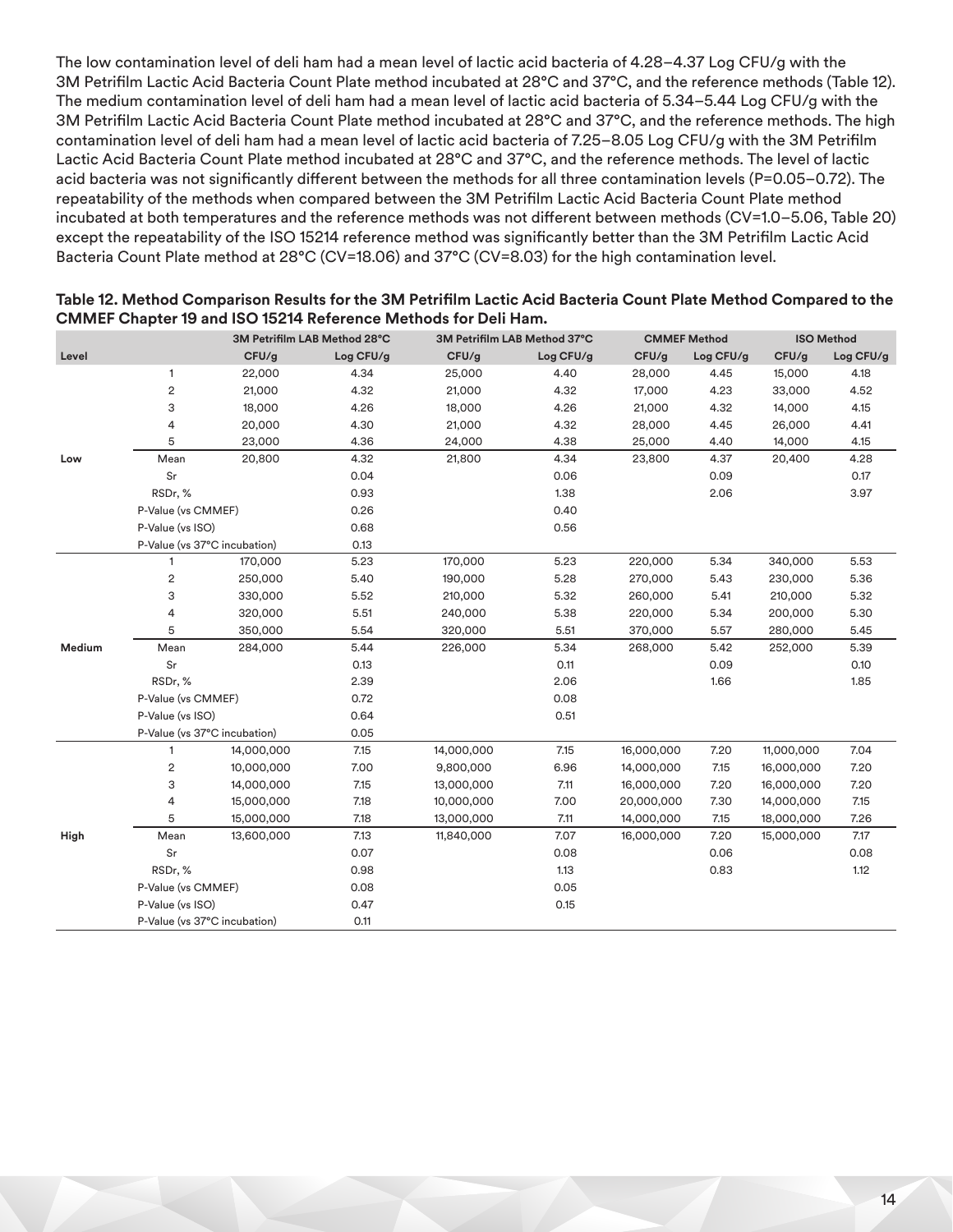The low contamination level of stainless steel had a mean level of lactic acid bacteria of 2.08–2.23 Log CFU/g with the 3M Petrifilm Lactic Acid Bacteria Count Plate method incubated at 28°C and 37°C, and the reference methods (Table 13). The medium contamination level of stainless steel had a mean level of lactic acid bacteria of 4.09–4.11 Log CFU/g with the 3M Petrifilm Lactic Acid Bacteria Count Plate method incubated at 28°C and 37°C, and the reference methods. The high contamination level of stainless steel had a mean level of lactic acid bacteria of 5.06–5.29 Log CFU/g with the 3M Petrifilm Lactic Acid Bacteria Count Plate method incubated at 28°C and 37°C, and the reference methods. The level of lactic acid bacteria was not significantly different between the methods for all three contamination levels (P=0.07–0.86) except ISO 15214 reference method was significantly different than the 3M Petrifilm Lactic Acid Bacteria Count Plate method at both incubation temperatures for the high contamination level (P=0.04 [28°C] and 0.00 [37°C]). The repeatability of the methods when compared between the 3M Petrifilm Lactic Acid Bacteria Count Plate method incubated at both temperatures and the reference methods was not different between methods (CV=1.00–4.84, Table 20) except the repeatability of the 3M Petrifilm Lactic Acid Bacteria Count Plate method incubated at 37°C was significantly better than the 3M Petrifilm Lactic Acid Bacteria Count Plate method at 28°C for the high contamination level (CV=7.84).

|              |                              |         | 3M Petrifilm LAB Method 28°C |         | 3M Petrifilm LAB Method 37°C |         | <b>CMMEF Method</b> |         | <b>ISO Method</b> |
|--------------|------------------------------|---------|------------------------------|---------|------------------------------|---------|---------------------|---------|-------------------|
| Level        |                              | CFU/g   | Log CFU/g                    | CFU/g   | Log CFU/g                    | CFU/g   | Log CFU/g           | CFU/g   | Log CFU/g         |
|              | $\mathbf{1}$                 | <10     | <1                           | <10     | <1                           | <10     | <1                  | <10     | $<$ 1             |
|              | $\sqrt{2}$                   | <10     | $\leq$ 1                     | <10     | $\leq$ 1                     | <10     | $<$ 1               | <10     | <1                |
| Uninoculated | 3                            | <10     | $\leq$ 1                     | <10     | $\leq$ 1                     | <10     | $<$ 1               | <10     | <1                |
|              | 4                            | <10     | $\leq$ 1                     | <10     | $\leq$ 1                     | <10     | $<$ 1               | <10     | <1                |
|              | 5                            | <10     | $\leq$ 1                     | <10     | $\leq$ 1                     | <10     | $<$ 1               | <10     | <1                |
|              | Mean                         | <10     | $\leq$ 1                     | <10     | $\leq$ 1                     | <10     | <1                  | <10     | <1                |
|              | $\mathbf{1}$                 | 110     | 2.04                         | 80      | 1.90                         | 140     | 2.15                | 55      | 1.74              |
|              | $\sqrt{2}$                   | 200     | 2.30                         | 90      | 1.95                         | 140     | 2.15                | 380     | 2.58              |
|              | 3                            | 140     | 2.15                         | 120     | 2.08                         | 110     | 2.04                | 90      | 1.95              |
|              | 4                            | 140     | 2.15                         | 90      | 1.95                         | 90      | 1.95                | 80      | 1.90              |
|              | 5                            | 310     | 2.49                         | 320     | 2.51                         | 280     | 2.45                | 240     | 2.38              |
| Low          | Mean                         | 180     | 2.23                         | 140     | 2.08                         | 152     | 2.15                | 169     | 2.11              |
|              | Sr                           |         | 0.18                         |         | 0.25                         |         | 0.18                |         | 0.35              |
|              | RSDr, %                      |         | 8.09                         |         | 9.98                         |         | 7.36                |         | 16.58             |
|              | P-Value (vs CMMEF)           |         | 0.19                         |         | 0.36                         |         |                     |         |                   |
|              | P-Value (vs ISO)             |         | 0.33                         |         | 0.84                         |         |                     |         |                   |
|              | P-Value (vs 37°C incubation) |         | 0.07                         |         |                              |         |                     |         |                   |
|              | $\mathbf{1}$                 | 11,000  | 4.04                         | 12,000  | 4.08                         | 11,000  | 4.04                | 13,000  | 4.11              |
|              | $\sqrt{2}$                   | 12,000  | 4.08                         | 11,000  | 4.04                         | 12,000  | 4.08                | 15,000  | 4.18              |
|              | 3                            | 14,000  | 4.15                         | 13,000  | 4.11                         | 14,000  | 4.15                | 9,700   | 3.99              |
|              | 4                            | 18,000  | 4.26                         | 16,000  | 4.20                         | 16,000  | 4.20                | 14,000  | 4.15              |
|              | 5                            | 11,000  | 4.04                         | 10,000  | 4.00                         | 12,000  | 4.08                | 12,000  | 4.08              |
| Medium       | Mean                         | 13,200  | 4.11                         | 12,400  | 4.09                         | 13,000  | 4.11                | 12,740  | 4.10              |
|              | Sr                           |         | 0.09                         |         | 0.08                         |         | 0.06                |         | 0.07              |
|              | RSDr, %                      |         | 2.19                         |         | 2.00                         |         | 1.47                |         | 1.71              |
|              | P-Value (vs CMMEF)           |         | 0.86                         |         | 0.32                         |         |                     |         |                   |
|              | P-Value (vs ISO)             |         | 0.82                         |         | 0.80                         |         |                     |         |                   |
|              | P-Value (vs 37°C incubation) |         | 0.19                         |         |                              |         |                     |         |                   |
|              | $\mathbf{1}$                 | 190,000 | 5.28                         | 210,000 | 5.32                         | 120,000 | 5.08                | 130,000 | 5.11              |
|              | $\overline{\mathbf{c}}$      | 110,000 | 5.04                         | 210,000 | 5.32                         | 120,000 | 5.08                | 120,000 | 5.08              |
|              | 3                            | 180,000 | 5.26                         | 180,000 | 5.26                         | 120,000 | 5.08                | 110,000 | 5.04              |
|              | 4                            | 160,000 | 5.20                         | 160,000 | 5.20                         | 160,000 | 5.20                | 85,000  | 4.93              |
|              | 5                            | 260,000 | 5.41                         | 210,000 | 5.32                         | 210,000 | 5.32                | 140,000 | 5.15              |
| High         | Mean                         | 180,000 | 5.24                         | 194,000 | 5.29                         | 146,000 | 5.15                | 117,000 | 5.06              |
|              | Sr                           |         | 0.14                         |         | 0.05                         |         | 0.11                |         | 0.08              |
|              | RSDr, %                      |         | 2.67                         |         | 0.95                         |         | 2.13                |         | 1.58              |
|              | P-Value (vs CMMEF)           |         | 0.14                         |         | 0.08                         |         |                     |         |                   |
|              | P-Value (vs ISO)             |         | 0.04                         |         | 0.00                         |         |                     |         |                   |
|              | P-Value (vs 37°C incubation) |         | 0.50                         |         |                              |         |                     |         |                   |

**Table 13. Method Comparison Results for the 3M Petrifilm Lactic Acid Bacteria Count Plate Method Compared to the CMMEF Chapter 19 and ISO 15214 Reference Methods for Stainless Steel.**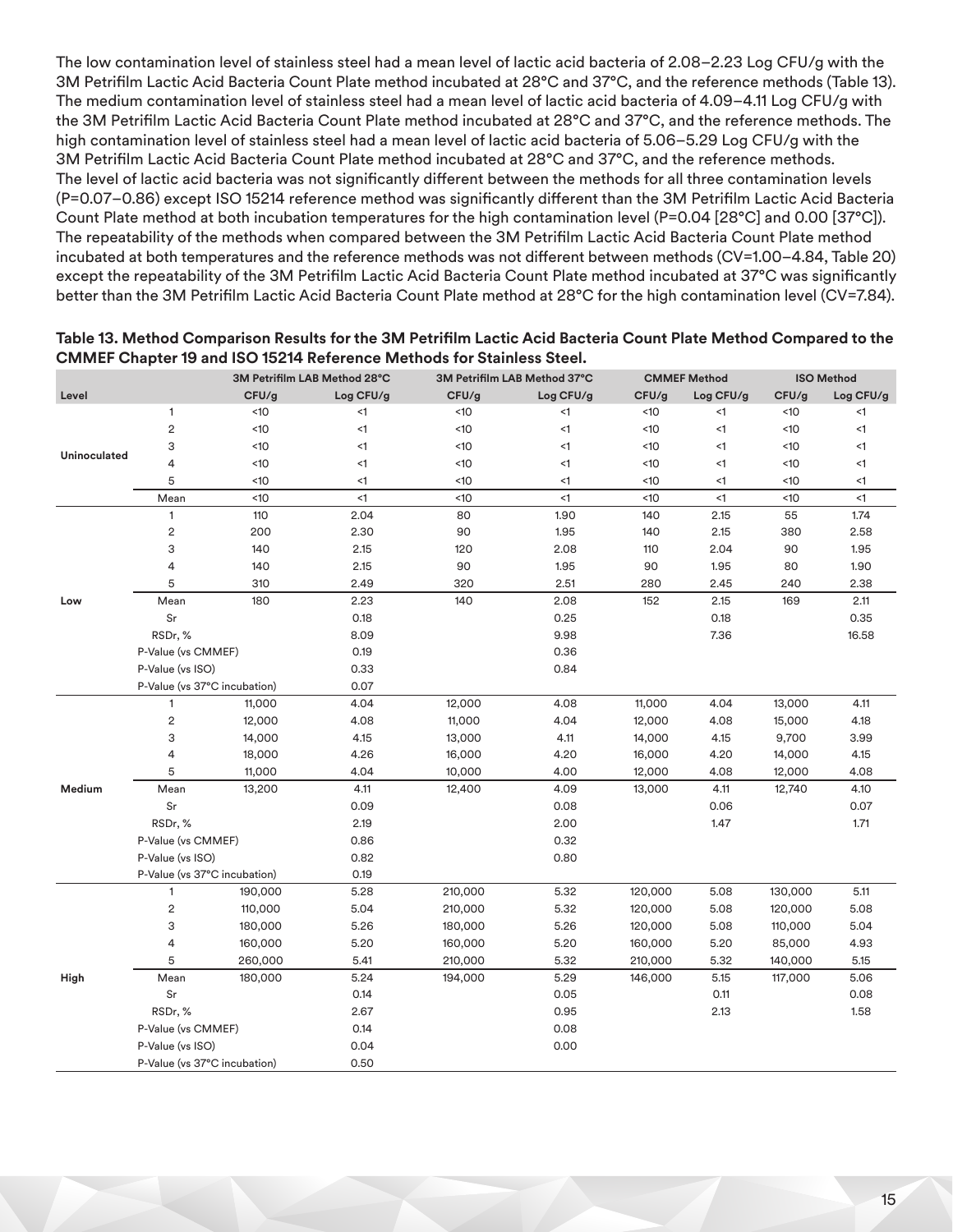The low contamination level of terrine had a mean level of lactic acid bacteria of 3.85–3.94 Log CFU/g with the 3M Petrifilm Lactic Acid Bacteria Count Plate method incubated at 28°C and 37°C, and the reference methods (Table 14). The medium contamination level of terrine had a mean level of lactic acid bacteria of 5.22–5.29 Log CFU/g with the 3M Petrifilm Lactic Acid Bacteria Count Plate method incubated at 28°C and 37°C, and the reference methods. The high contamination level of terrine had a mean level of lactic acid bacteria of 6.75–7.01 Log CFU/g with the 3M Petrifilm Lactic Acid Bacteria Count Plate method incubated at 28°C and 37°C and the reference methods. The level of lactic acid bacteria was not significantly different between the methods for the low (P=0.13–0.97) and medium contamination level (P=0.34–0.94). The 3M Petrifilm Lactic Acid Bacteria Count Plate method at both incubation temperatures was significantly different than both reference methods for the high contamination level (P=0.00–0.01) but not each other (P=0.98). The repeatability of the 3M Petrifilm Lactic Acid Bacteria Count Plate method incubated at 28°C was significantly better than the reference methods for the low (CV=30.25 [CMMEF Chapter 19] and 72.25 [ISO 15214]) and medium contamination level (CV=9.0 [CMMEF Chapter 19] and 22.56 [ISO 15214]) and the 3M Petrifilm Lactic Acid Bacteria Count Plate method incubated at 37°C for the low contamination level (CV=12.25). The repeatability of the 3M Petrifilm Lactic Acid Bacteria Count Plate method incubated at 37°C was significantly better than the ISO 15214 reference method for the medium contamination level (CV=10.03).

| Table 14. Method Comparison Results for the 3M Petrifilm Lactic Acid Bacteria Count Plate Method Compared to the |
|------------------------------------------------------------------------------------------------------------------|
| <b>CMMEF Chapter 19 and ISO 15214 Reference Methods for Terrine.</b>                                             |

|        |                              | 3M Petrifilm LAB Method 28°C |           | 3M Petrifilm LAB Method 37°C |           |            | <b>CMMEF Method</b> | <b>ISO Method</b> |           |
|--------|------------------------------|------------------------------|-----------|------------------------------|-----------|------------|---------------------|-------------------|-----------|
| Level  |                              | CFU/g                        | Log CFU/g | CFU/g                        | Log CFU/g | CFU/g      | Log CFU/g           | CFU/g             | Log CFU/g |
|        | $\mathbf{1}$                 | 8,600                        | 3.93      | 6,800                        | 3.83      | 6,800      | 3.83                | 5,100             | 3.71      |
|        | $\sqrt{2}$                   | 7,600                        | 3.88      | 8,000                        | 3.90      | 4,800      | 3.68                | 9,100             | 3.96      |
|        | 3                            | 8,300                        | 3.92      | 9,300                        | 3.97      | 9,500      | 3.98                | 6,700             | 3.83      |
|        | 4                            | 7,800                        | 3.89      | 9,500                        | 3.98      | 7,600      | 3.88                | 11,000            | 4.04      |
|        | 5                            | 7,700                        | 3.89      | 9,700                        | 3.99      | 7,800      | 3.89                | 14,000            | 4.15      |
| Low    | Mean                         | 8,000                        | 3.90      | 8,660                        | 3.93      | 7,300      | 3.85                | 9,180             | 3.94      |
|        | Sr                           |                              | 0.02      |                              | 0.07      |            | 0.11                |                   | 0.17      |
|        | RSDr,%                       |                              | 0.51      |                              | 1.78      |            | 2.86                |                   | 4.32      |
|        | P-Value (vs CMMEF)           |                              | 0.34      |                              | 0.13      |            |                     |                   |           |
|        | P-Value (vs ISO)             |                              | 0.72      |                              | 0.97      |            |                     |                   |           |
|        | P-Value (vs 37°C incubation) |                              | 0.44      |                              |           |            |                     |                   |           |
|        | $\mathbf{1}$                 | 190,000                      | 5.28      | 170,000                      | 5.23      | 140,000    | 5.15                | 160,000           | 5.20      |
|        | $\sqrt{2}$                   | 200,000                      | 5.30      | 170,000                      | 5.23      | 130,000    | 5.11                | 100,000           | 5.00      |
|        | 3                            | 180,000                      | 5.26      | 220,000                      | 5.34      | 220,000    | 5.34                | 190,000           | 5.28      |
|        | 4                            | 180,000                      | 5.26      | 220,000                      | 5.34      | 220,000    | 5.34                | 310,000           | 5.49      |
|        | 5                            | 220,000                      | 5.34      | 200,000                      | 5.30      | 230,000    | 5.36                | 130,000           | 5.11      |
| Medium | Mean                         | 194,000                      | 5.29      | 196,000                      | 5.29      | 188,000    | 5.26                | 178,000           | 5.22      |
|        | Sr                           |                              | 0.04      |                              | 0.06      |            | 0.12                |                   | 0.19      |
|        | RSDr, %                      |                              | 0.76      |                              | 1.13      |            | 2.28                |                   | 3.64      |
|        | P-Value (vs CMMEF)           |                              | 0.68      |                              | 0.43      |            |                     |                   |           |
|        | P-Value (vs ISO)             |                              | 0.51      |                              | 0.34      |            |                     |                   |           |
|        | P-Value (vs 37°C incubation) |                              | 0.94      |                              |           |            |                     |                   |           |
|        | $\mathbf{1}$                 | 13,000,000                   | 7.11      | 14,000,000                   | 7.15      | 11,000,000 | 7.04                | 6,900,000         | 6.84      |
|        | $\overline{c}$               | 14,000,000                   | 7.15      | 13,000,000                   | 7.11      | 11,000,000 | 7.04                | 10,000,000        | 7.00      |
|        | 3                            | 8,700,000                    | 6.94      | 8,700,000                    | 6.94      | 6,500,000  | 6.81                | 3,800,000         | 6.58      |
|        | 4                            | 9,200,000                    | 6.96      | 8,700,000                    | 6.94      | 7,500,000  | 6.88                | 5,300,000         | 6.72      |
|        | 5                            | 7,500,000                    | 6.88      | 7,900,000                    | 6.90      | 7,000,000  | 6.85                | 4,200,000         | 6.62      |
| High   | Mean                         | 10,480,000                   | 7.01      | 10,460,000                   | 7.07      | 8,600,000  | 6.92                | 6,040,000         | 6.75      |
|        | Sr                           |                              | 0.12      |                              | 0.11      |            | 0.11                |                   | 0.17      |
|        | RSDr, %                      |                              | 1.71      |                              | 1.57      |            | 1.59                |                   | 2.52      |
|        | P-Value (vs CMMEF)           |                              | 0.01      |                              | 0.00      |            |                     |                   |           |
|        | P-Value (vs ISO)             |                              | 0.00      |                              | 0.00      |            |                     |                   |           |
|        | P-Value (vs 37°C incubation) |                              | 0.98      |                              |           |            |                     |                   |           |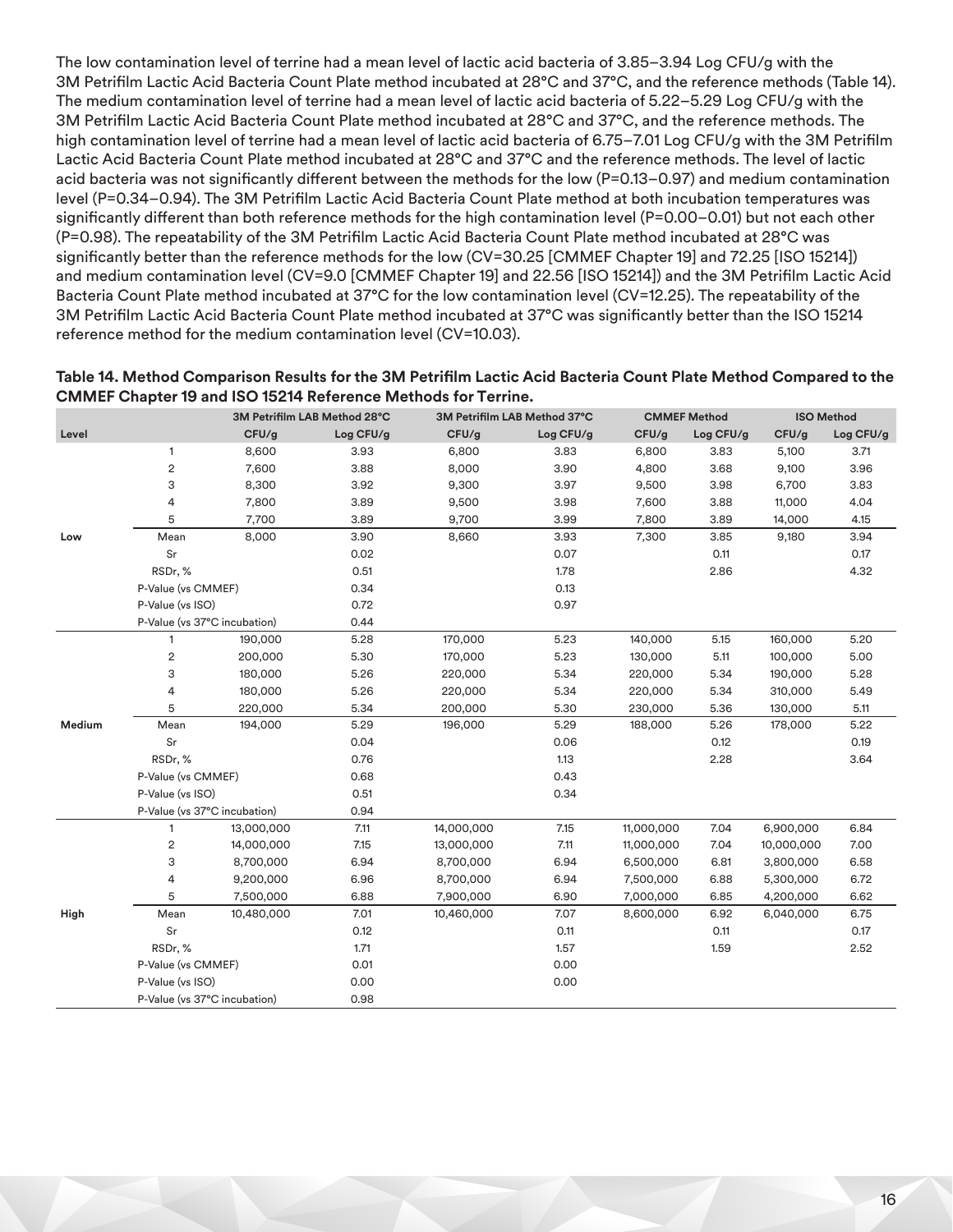The low contamination level of yogurt had a mean level of lactic acid bacteria of 3.85–3.94 Log CFU/g with the 3M Petrifilm Lactic Acid Bacteria Count Plate method incubated at 28°C and 37°C, and the reference methods (Table 15). The medium contamination level of yogurt had a mean level of lactic acid bacteria of 5.22–5.29 Log CFU/g with the 3M Petrifilm Lactic Acid Bacteria Count Plate method incubated at 28°C and 37°C, and the reference methods. The high contamination level of yogurt had a mean level of lactic acid bacteria of 6.75–7.01 Log CFU/g with the 3M Petrifilm Lactic Acid Bacteria Count Plate method incubated at 28°C and 37°C, and the reference methods. The level of lactic acid bacteria was not significantly different between the methods for the low (P=0.07–0.94), medium contamination level (P=0.10–0.95) and high contamination level (P=0.32–0.94) except between the 3M Petrifilm Lactic Acid Bacteria Count Plate method incubated at 28°C and the ISO 15214 reference method on the low contamination level (P=0.02). The repeatability of the methods when compared between the 3M Petrifilm Lactic Acid Bacteria Count Plate method incubated at both temperatures and the reference methods was not different between methods (CV=0.16–5.22, Table 20) except the repeatability of the 3M Petrifilm Lactic Acid Bacteria Count Plate method incubated at 28°C was significantly better than the ISO 15214 reference method for the high contamination level (CV=7.11).

|        |                              | 3M Petrifilm LAB Method 28°C |           | 3M Petrifilm LAB Method 37°C |           | <b>CMMEF Method</b> |           | <b>ISO Method</b> |           |
|--------|------------------------------|------------------------------|-----------|------------------------------|-----------|---------------------|-----------|-------------------|-----------|
| Level  |                              | CFU/g                        | Log CFU/g | CFU/g                        | Log CFU/g | CFU/g               | Log CFU/g | CFU/g             | Log CFU/g |
|        | $\mathbf{1}$                 | 780,000                      | 5.89      | 810,000                      | 5.91      | 810,000             | 5.91      | 760,000           | 5.88      |
|        | $\sqrt{2}$                   | 660,000                      | 5.82      | 660,000                      | 5.82      | 670,000             | 5.83      | 590,000           | 5.77      |
|        | 3                            | 850,000                      | 5.93      | 790,000                      | 5.90      | 790,000             | 5.90      | 800,000           | 5.90      |
|        | 4                            | 920,000                      | 5.96      | 920,000                      | 5.96      | 920,000             | 5.96      | 890,000           | 5.95      |
|        | 5                            | 680,000                      | 5.83      | 690,000                      | 5.84      | 700,000             | 5.85      | 650,000           | 5.81      |
| Low    | Mean                         | 778,000                      | 5.89      | 774,000                      | 5.89      | 778,000             | 5.89      | 738,000           | 5.86      |
|        | Sr                           |                              | 0.06      |                              | 0.06      |                     | 0.05      |                   | 0.07      |
|        | RSDr, %                      |                              | 1.02      |                              | 1.02      |                     | 0.85      |                   | 1.19      |
|        | P-Value (vs CMMEF)           |                              | 0.94      |                              | 0.18      |                     |           |                   |           |
|        | P-Value (vs ISO)             |                              | 0.02      |                              | 0.07      |                     |           |                   |           |
|        | P-Value (vs 37°C incubation) |                              | 0.83      |                              |           |                     |           |                   |           |
|        | 1                            | 8,400,000                    | 6.92      | 9,100,000                    | 6.96      | 8,700,000           | 6.94      | 8,700,000         | 6.94      |
|        | $\overline{\mathbf{c}}$      | 6,600,000                    | 6.82      | 6,300,000                    | 6.80      | 8,300,000           | 6.92      | 6,400,000         | 6.81      |
|        | 3                            | 9,200,000                    | 6.96      | 9,500,000                    | 6.98      | 8,400,000           | 6.92      | 8,600,000         | 6.93      |
|        | 4                            | 7,300,000                    | 6.86      | 6,900,000                    | 6.84      | 6,900,000           | 6.84      | 6,600,000         | 6.82      |
|        | 5                            | 8,000,000                    | 6.90      | 8,000,000                    | 6.90      | 8,000,000           | 6.90      | 7,800,000         | 6.89      |
| Medium | Mean                         | 7,900,000                    | 6.89      | 7,960,000                    | 6.90      | 8,060,000           | 6.90      | 7,620,000         | 6.88      |
|        | Sr                           |                              | 0.06      |                              | 0.08      |                     | 0.04      |                   | 0.06      |
|        | RSDr, %                      |                              | 0.87      |                              | 1.16      |                     | 0.58      |                   | 0.87      |
|        | P-Value (vs CMMEF)           |                              | 0.70      |                              | 0.77      |                     |           |                   |           |
|        | P-Value (vs ISO)             |                              | 0.17      |                              | 0.10      |                     |           |                   |           |
|        | P-Value (vs 37°C incubation) |                              | 0.95      |                              |           |                     |           |                   |           |
|        | $\mathbf{1}$                 | 76,000,000                   | 7.88      | 96,000,000                   | 7.98      | 83,000,000          | 7.92      | 77,000,000        | 7.89      |
|        | $\sqrt{2}$                   | 97,000,000                   | 7.99      | 93,000,000                   | 7.97      | 85,000,000          | 7.93      | 84,000,000        | 7.92      |
|        | 3                            | 84,000,000                   | 7.92      | 97,000,000                   | 7.99      | 89,000,000          | 7.95      | 89,000,000        | 7.95      |
|        | 4                            | 82,000,000                   | 7.91      | 73,000,000                   | 7.86      | 82,000,000          | 7.91      | 100,000,000       | 8.00      |
|        | 5                            | 65,000,000                   | 7.81      | 68,000,000                   | 7.83      | 65,000,000          | 7.81      | 40,000,000        | 7.60      |
| High   | Mean                         | 80,800,000                   | 7.90      | 85,400,000                   | 7.93      | 80,800,000          | 7.90      | 78,000,000        | 7.87      |
|        | Sr                           |                              | 0.06      |                              | 0.05      |                     | 0.05      |                   | 0.16      |
|        | RSDr, %                      |                              | 0.76      |                              | 0.63      |                     | 0.63      |                   | 2.03      |
|        | P-Value (vs CMMEF)           |                              | 0.94      |                              | 0.32      |                     |           |                   |           |
|        | P-Value (vs ISO)             |                              | 0.57      |                              | 0.41      |                     |           |                   |           |
|        | P-Value (vs 37°C incubation) |                              | 0.45      |                              |           |                     |           |                   |           |

#### **Table 15. Method Comparison Results for the 3M Petrifilm Lactic Acid Bacteria Count Plate Method Compared to the CMMEF Chapter 19 and ISO 15214 Reference Methods for Yogurt.**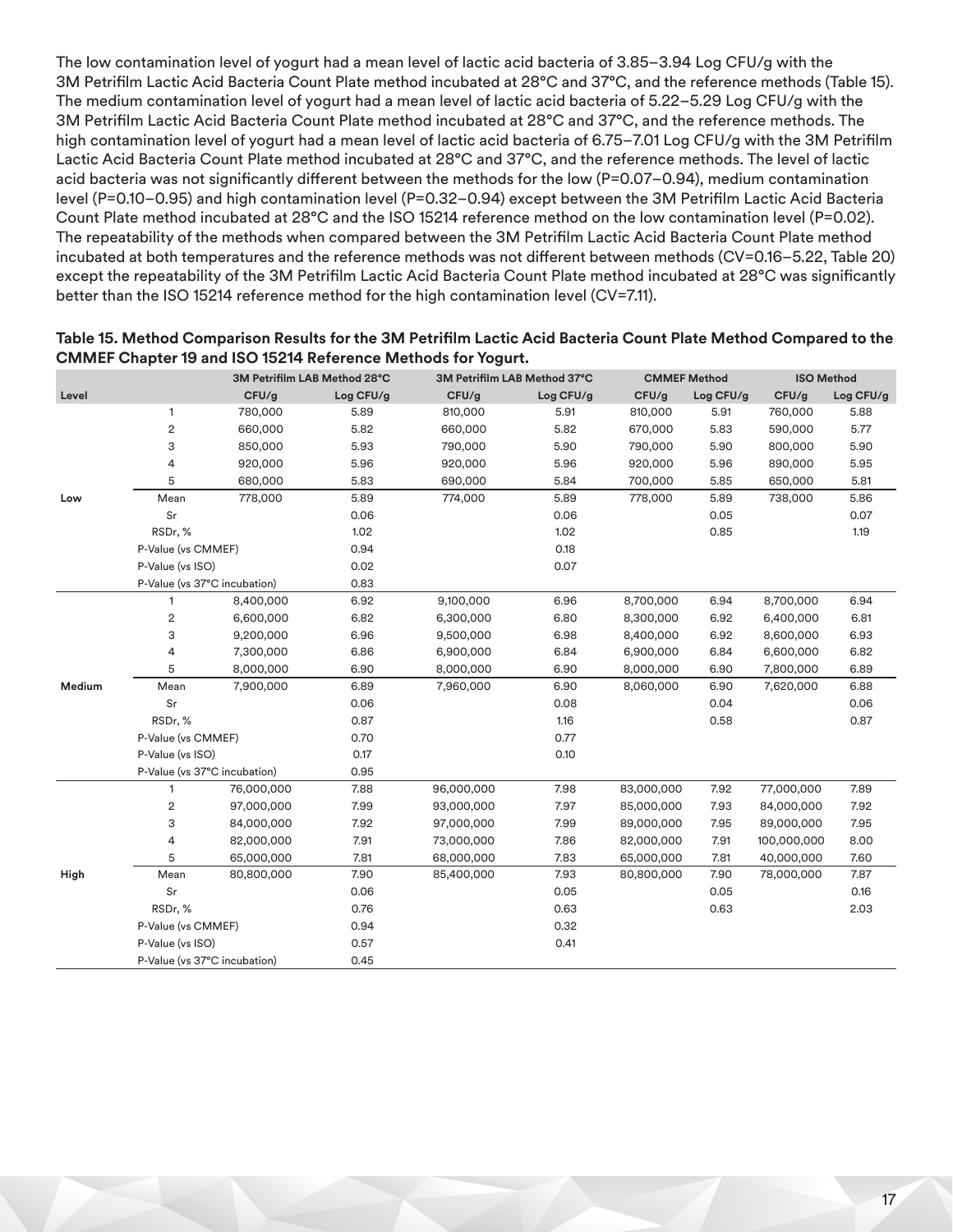The low contamination level of chicken sausage had a mean level of lactic acid bacteria of 3.57–3.63 Log CFU/g with the 3M Petrifilm Lactic Acid Bacteria Count Plate method incubated at 28°C and 37°C, and the reference methods (Table 16). The medium contamination level of chicken sausage had a mean level of lactic acid bacteria of 4.65–4.70 Log CFU/g with the 3M Petrifilm Lactic Acid Bacteria Count Plate method incubated at 28°C and 37°C, and the reference methods. The high contamination level of chicken sausage had a mean level of lactic acid bacteria of 5.28–5.45 Log CFU/g with the 3M Petrifilm Lactic Acid Bacteria Count Plate method incubated at 28°C and 37°C, and the reference methods. The level of lactic acid bacteria was not significantly different between the methods for the low (P=0.07–0.89) and medium contamination level (P=0.07–0.97). For the high contamination level, the 3M Petrifilm Lactic Acid Bacteria Count Plate method counts were significantly different from each other (P=0.03) and the 3M Petrifilm Lactic Acid Bacteria Count Plate method incubated at 28°C was significantly different than the CMMEF Chapter 19 reference method (P=0.04). The repeatability of the methods when compared between the 3M Petrifilm Lactic Acid Bacteria Count Plate method incubated at both temperatures and the reference methods was not different (CV=0.40–3.06, Table 20) except the repeatability of the 3M Petrifilm Lactic Acid Bacteria Count Plate method incubated at 37°C was significantly better than the 3M Petrifilm Lactic Acid Bacteria Count Plate method incubated at 28°C for the high contamination level (CV=7.56).

|        |                              |         | 3M Petrifilm LAB Method 28°C |         | 3M Petrifilm LAB Method 37°C |         | <b>CMMEF Method</b> |         | <b>ISO Method</b> |
|--------|------------------------------|---------|------------------------------|---------|------------------------------|---------|---------------------|---------|-------------------|
| Level  |                              | CFU/g   | Log CFU/g                    | CFU/g   | Log CFU/g                    | CFU/g   | Log CFU/g           | CFU/g   | Log CFU/g         |
|        | 1                            | 4,100   | 3.61                         | 2,800   | 3.45                         | 4,600   | 3.66                | 4,100   | 3.61              |
|        | $\sqrt{2}$                   | 3,200   | 3.51                         | 3,600   | 3.56                         | 2,600   | 3.41                | 5,000   | 3.70              |
|        | 3                            | 5,300   | 3.72                         | 5,100   | 3.71                         | 4,000   | 3.60                | 5,000   | 3.70              |
|        | 4                            | 5,300   | 3.72                         | 5,000   | 3.70                         | 3,500   | 3.54                | 5,300   | 3.72              |
|        | 5                            | 4,000   | 3.60                         | 5,300   | 3.72                         | 4,300   | 3.63                | 6,500   | 3.81              |
| Low    | Mean                         | 4,380   | 3.63                         | 4,360   | 3.63                         | 3,800   | 3.57                | 5,180   | 3.71              |
|        | Sr                           |         | 0.09                         |         | 0.12                         |         | 0.10                |         | 0.07              |
|        | RSDr, %                      |         | 2.48                         |         | 3.31                         |         | 2.80                |         | 1.89              |
|        | P-Value (vs CMMEF)           |         | 0.23                         |         | 0.47                         |         |                     |         |                   |
|        | P-Value (vs ISO)             |         | 0.22                         |         | 0.07                         |         |                     |         |                   |
|        | P-Value (vs 37°C incubation) |         | 0.89                         |         |                              |         |                     |         |                   |
|        | $\mathbf{1}$                 | 48,000  | 4.68                         | 40,000  | 4.60                         | 37,000  | 4.57                | 44,000  | 4.64              |
|        | $\sqrt{2}$                   | 65,000  | 4.81                         | 57,000  | 4.76                         | 55,000  | 4.74                | 39,000  | 4.59              |
|        | 3                            | 34,000  | 4.53                         | 34,000  | 4.53                         | 31,000  | 4.49                | 56,000  | 4.75              |
|        | 4                            | 54,000  | 4.73                         | 42,000  | 4.62                         | 57,000  | 4.76                | 51,000  | 4.71              |
|        | 5                            | 53,000  | 4.72                         | 52,000  | 4.72                         | 49,000  | 4.69                | 60,000  | 4.78              |
| Medium | Mean                         | 50,800  | 4.70                         | 45,000  | 4.65                         | 45,800  | 4.65                | 50,000  | 4.69              |
|        | Sr                           |         | 0.10                         |         | 0.09                         |         | 0.11                |         | 0.08              |
|        | RSDr,%                       |         | 2.13                         |         | 1.94                         |         | 2.37                |         | 1.70              |
|        | P-Value (vs CMMEF)           |         | 0.10                         |         | 0.92                         |         |                     |         |                   |
|        | P-Value (vs ISO)             |         | 0.97                         |         | 0.48                         |         |                     |         |                   |
|        | P-Value (vs 37°C incubation) |         | 0.07                         |         |                              |         |                     |         |                   |
|        | $\mathbf{1}$                 | 160,000 | 5.20                         | 250,000 | 5.40                         | 310,000 | 5.49                | 220,000 | 5.34              |
|        | $\overline{c}$               | 200,000 | 5.30                         | 240,000 | 5.38                         | 310,000 | 5.49                | 300,000 | 5.48              |
|        | 3                            | 190,000 | 5.28                         | 230,000 | 5.36                         | 210,000 | 5.32                | 260,000 | 5.41              |
|        | 4                            | 280,000 | 5.45                         | 300,000 | 5.48                         | 300,000 | 5.48                | 220,000 | 5.34              |
|        | 5                            | 150,000 | 5.18                         | 260,000 | 5.41                         | 280,000 | 5.45                | 200,000 | 5.30              |
| High   | Mean                         | 196,000 | 5.28                         | 256,000 | 5.41                         | 282,000 | 5.45                | 240,000 | 5.38              |
|        | Sr                           |         | 0.11                         |         | 0.04                         |         | 0.07                |         | 0.07              |
|        | RSDr, %                      |         | 2.08                         |         | 0.74                         |         | 1.29                |         | 1.30              |
|        | P-Value (vs CMMEF)           |         | 0.04                         |         | 0.23                         |         |                     |         |                   |
|        | P-Value (vs ISO)             |         | 0.14                         |         | 0.54                         |         |                     |         |                   |
|        | P-Value (vs 37°C incubation) |         | 0.03                         |         |                              |         |                     |         |                   |

# **Table 16. Method Comparison Results for the 3M Petrifilm Lactic Acid Bacteria Count Plate Method Compared to the CMMEF Chapter 19 and ISO 15214 Reference Methods for Chicken Sausage.**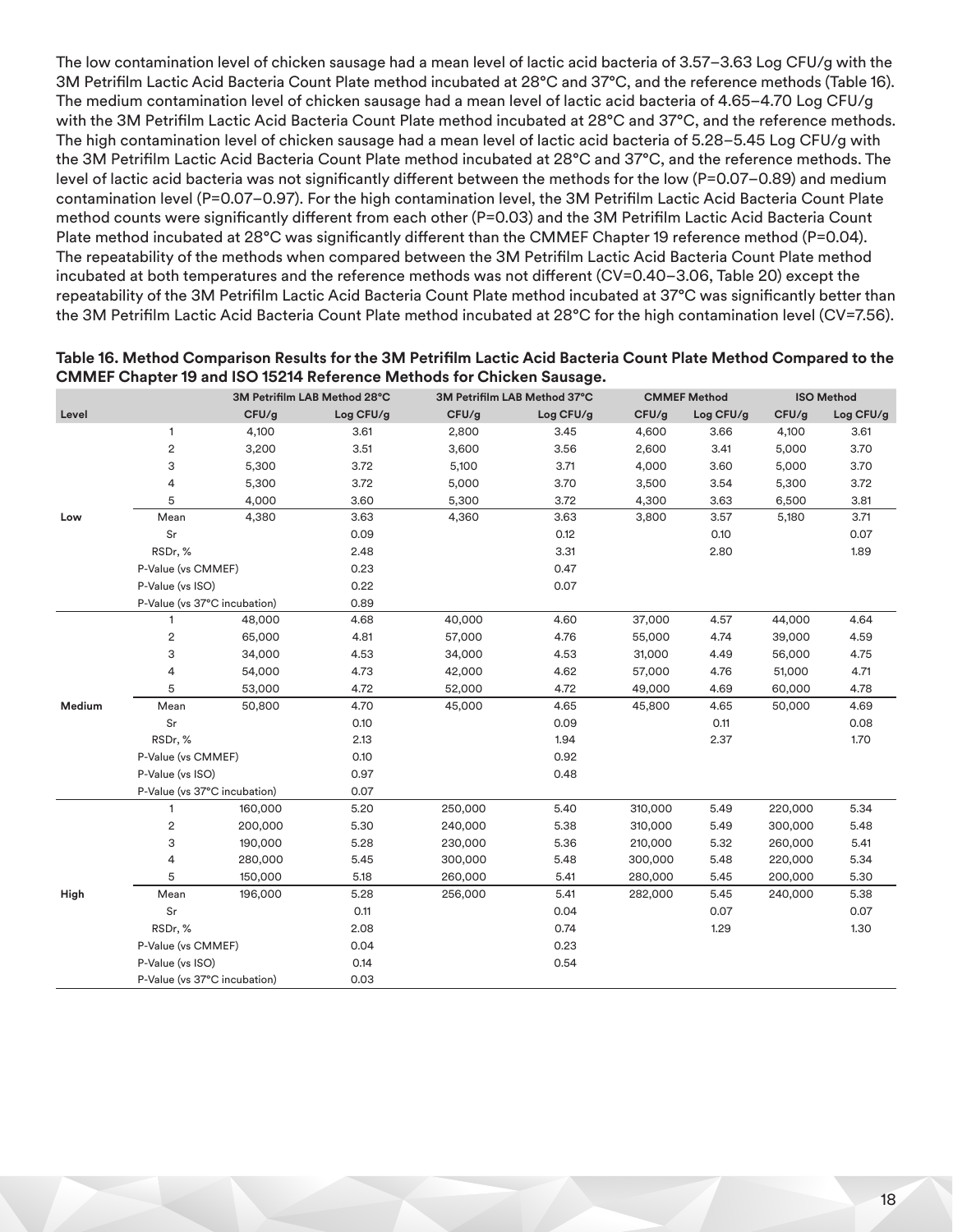The low contamination level of cottage cheese had a mean level of lactic acid bacteria of 5.22–5.47 Log CFU/g with the 3M Petrifilm Lactic Acid Bacteria Count Plate method incubated at 28°C and 37°C, and the reference methods (Table 17). The medium contamination level of cottage cheese had a mean level of lactic acid bacteria of 6.36–6.67 Log CFU/g with the 3M Petrifilm Lactic Acid Bacteria Count Plate method incubated at 28°C and 37°C, and the reference methods. The high contamination level of cottage cheese had a mean level of lactic acid bacteria of 6.98–7.51 Log CFU/g with the 3M Petrifilm Lactic Acid Bacteria Count Plate incubated at 28°C and 37°C, and the reference methods. The level of lactic acid bacteria was significantly different between the 3M Petrifilm Lactic Acid Bacteria Count Plate method incubated at 37°C and the 3M Petrifilm Lactic Acid Bacteria Count Plate method incubated at 28°C (P=0.01–0.02), the CMMEF Chapter 19 (0.00) and the ISO 15214 reference methods (P=0.00–0.02) for all three contamination levels. The 3M Petrifilm Lactic Acid Bacteria Count Plate method incubated at 28°C was significantly different from the CMMEF Chapter 19 reference method for the medium contamination level (P=0.00) and both the CMMEF Chapter 19 (P=0.00) and ISO 15214 reference methods (P=0.00) for the high contamination level (P<0.05). For the high contamination level, the 3M Petrifilm Lactic Acid Bacteria Count Plate method samples were significantly different than each other P=0.02) and the 3M Petrifilm Lactic Acid Bacteria Count Plate method incubated at 28°C was significantly different than the CMMEF Chapter 19 reference method (P=0.00). The repeatability of the methods when compared between the 3M Petrifilm Lactic Acid Bacteria Count Plate method incubated at both temperatures and the reference methods was not different between methods (CV=1.00–5.06, Table 20).

| Table 17. Method Comparison Results for the 3M Petrifilm Lactic Acid Bacteria Count Plate Method Compared to the |
|------------------------------------------------------------------------------------------------------------------|
| <b>CMMEF Chapter 19 and ISO 15214 Reference Methods for Cottage Cheese.</b>                                      |

|        |                              |            | 3M Petrifilm LAB Method 28°C | 3M Petrifilm LAB Method 37°C |           | <b>CMMEF Method</b> |           | <b>ISO Method</b> |           |
|--------|------------------------------|------------|------------------------------|------------------------------|-----------|---------------------|-----------|-------------------|-----------|
| Level  |                              | CFU/g      | Log CFU/g                    | CFU/g                        | Log CFU/g | CFU/g               | Log CFU/g | CFU/g             | Log CFU/g |
|        | 1                            | 300,000    | 5.48                         | 220,000                      | 5.34      | 270,000             | 5.43      | 220,000           | 5.34      |
|        | $\overline{\mathbf{c}}$      | 230,000    | 5.36                         | 170,000                      | 5.23      | 310,000             | 5.49      | 340,000           | 5.53      |
|        | 3                            | 150,000    | 5.18                         | 150,000                      | 5.18      | 260,000             | 5.41      | 270,000           | 5.43      |
|        | 4                            | 160,000    | 5.20                         | 120,000                      | 5.08      | 210,000             | 5.32      | 320,000           | 5.51      |
|        | 5                            | 250,000    | 5.40                         | 180,000                      | 5.26      | 310,000             | 5.49      | 360,000           | 5.56      |
| Low    | Mean                         | 218,000    | 5.32                         | 168,000                      | 5.22      | 272,000             | 5.43      | 302,000           | 5.47      |
|        | Sr                           |            | 0.13                         |                              | 0.10      |                     | 0.07      |                   | 0.09      |
|        | RSDr, %                      |            | 2.44                         |                              | 1.92      |                     | 1.29      |                   | 1.64      |
|        | P-Value (vs CMMEF)           |            | 0.08                         |                              | 0.00      |                     |           |                   |           |
|        | P-Value (vs ISO)             |            | 0.12                         |                              | 0.02      |                     |           |                   |           |
|        | P-Value (vs 37°C incubation) |            | 0.02                         |                              |           |                     |           |                   |           |
|        | $\mathbf{1}$                 | 2,800,000  | 6.45                         | 1,500,000                    | 6.18      | 3,500,000           | 6.54      | 2,500,000         | 6.40      |
|        | 2                            | 4,000,000  | 6.60                         | 2,700,000                    | 6.43      | 5,000,000           | 6.70      | 3,600,000         | 6.56      |
|        | 3                            | 3,300,000  | 6.52                         | 2,900,000                    | 6.46      | 4,900,000           | 6.69      | 4,300,000         | 6.63      |
|        | 4                            | 3,200,000  | 6.51                         | 2,000,000                    | 6.30      | 5,000,000           | 6.70      | 3,900,000         | 6.59      |
|        | 5                            | 4,100,000  | 6.61                         | 2,800,000                    | 6.45      | 5,000,000           | 6.70      | 3,900,000         | 6.59      |
| Medium | Mean                         | 3,480,000  | 6.54                         | 2,380,000                    | 6.36      | 4,680,000           | 6.67      | 3,640,000         | 6.55      |
|        | Sr                           |            | 0.07                         |                              | 0.12      |                     | 0.07      |                   | 0.09      |
|        | RSDr, %                      |            | 1.07                         |                              | 1.89      |                     | 1.05      |                   | 1.37      |
|        | P-Value (vs CMMEF)           |            | 0.00                         |                              | 0.00      |                     |           |                   |           |
|        | P-Value (vs ISO)             |            | 0.65                         |                              | 0.00      |                     |           |                   |           |
|        | P-Value (vs 37°C incubation) |            | 0.01                         |                              |           |                     |           |                   |           |
|        | 1                            | 11,000,000 | 7.04                         | 16,000,000                   | 7.20      | 25,000,000          | 7.40      | 31,000,000        | 7.49      |
|        | $\overline{\mathbf{c}}$      | 8,900,000  | 6.95                         | 9,500,000                    | 6.98      | 35,000,000          | 7.54      | 35,000,000        | 7.54      |
|        | 3                            | 9,600,000  | 6.98                         | 12,000,000                   | 7.08      | 27,000,000          | 7.43      | 30,000,000        | 7.48      |
|        | 4                            | 8,500,000  | 6.93                         | 11,000,000                   | 7.04      | 33,000,000          | 7.52      | 38,000,000        | 7.58      |
|        | 5                            | 9,400,000  | 6.97                         | 15,000,000                   | 7.18      | 35,000,000          | 7.54      | 29,000,000        | 7.46      |
| High   | Mean                         | 9,480,000  | 6.98                         | 12,700,000                   | 7.10      | 31,000,000          | 7.49      | 32,600,000        | 7.51      |
|        | Sr                           |            | 0.04                         |                              | 0.09      |                     | 0.07      |                   | 0.05      |
|        | RSDr, %                      |            | 0.57                         |                              | 1.27      |                     | 0.93      |                   | 0.67      |
|        | P-Value (vs CMMEF)           |            | 0.00                         |                              | 0.00      |                     |           |                   |           |
|        | P-Value (vs ISO)             |            | 0.00                         |                              | 0.00      |                     |           |                   |           |
|        | P-Value (vs 37°C incubation) |            | 0.02                         |                              |           |                     |           |                   |           |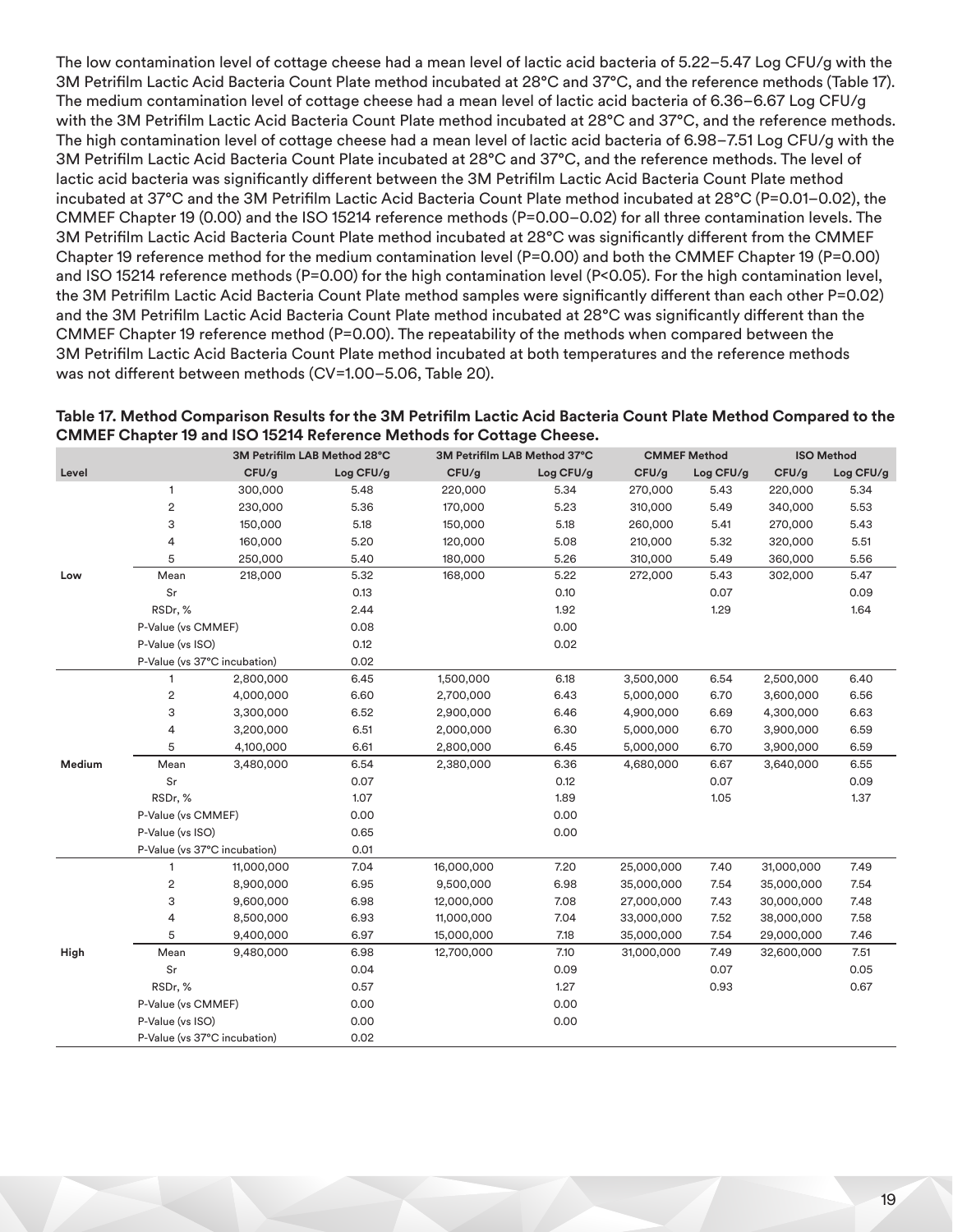The low contamination level of pepperoni had a mean level of lactic acid bacteria of 5.87–6.72 Log CFU/g with the 3M Petrifilm Lactic Acid Bacteria Count Plate method incubated at 28°C and 37°C, and the reference methods (Table 18). The medium contamination level of pepperoni had a mean level of lactic acid bacteria of 6.37–7.18 Log CFU/g with the 3M Petrifilm Lactic Acid Bacteria Count Plate method incubated at 28°C and 37°C, and the reference methods. The high contamination level of pepperoni had a mean level of lactic acid bacteria of 7.36–8.17 Log CFU/g with the 3M Petrifilm Lactic Acid Bacteria Count Plate method incubated at 28°C and 37°C, and the reference methods. The level of lactic acid bacteria was significantly different between the 3M Petrifilm Lactic Acid Bacteria Count Plate method incubated at 28°C and the reference methods for all three contamination levels (P=0.00–0.03) and the 3M Petrifilm Lactic Acid Bacteria Count Plate method incubated at 37°C for the medium and high contamination levels (P=0.00). The repeatability of the methods when compared between the 3M Petrifilm Lactic Acid Bacteria Count Plate method incubated at both temperatures and the reference methods was not different between methods (CV=1.33–1.49, Table 20).

|        |                              | 3M Petrifilm LAB Method 28°C<br>3M Petrifilm LAB Method 37°C |           |             | <b>CMMEF Method</b> |             | <b>ISO Method</b> |             |           |
|--------|------------------------------|--------------------------------------------------------------|-----------|-------------|---------------------|-------------|-------------------|-------------|-----------|
| Level  |                              | CFU/g                                                        | Log CFU/g | CFU/g       | Log CFU/g           | CFU/g       | Log CFU/g         | CFU/g       | Log CFU/g |
|        | $\mathbf{1}$                 | 720,000                                                      | 5.86      | 920,000     | 5.96                | 1,300,000   | 6.11              | 1,500,000   | 6.18      |
| Low    | $\overline{\mathbf{c}}$      | 930,000                                                      | 5.97      | 1,300,000   | 6.11                | 13,000,000  | 7.11              | 1,400,000   | 6.15      |
|        | 3                            | 650,000                                                      | 5.81      | 11,000,000  | 7.04                | 15,000,000  | 7.18              | 1,200,000   | 6.08      |
|        | 4                            | 760,000                                                      | 5.88      | 1,400,000   | 6.15                | 14,000,000  | 7.15              | 1,400,000   | 6.15      |
|        | 5                            | 700,000                                                      | 5.85      | 1,300,000   | 6.11                | 1,100,000   | 6.04              | 1,100,000   | 6.04      |
|        | Mean                         | 752,000                                                      | 5.87      | 3,184,000   | 6.28                | 8,880,000   | 6.72              | 1,320,000   | 6.12      |
|        | Sr                           |                                                              | 0.06      |             | 0.59                |             | 0.59              |             | 0.06      |
|        | RSDr, %                      |                                                              | 1.02      |             | 9.40                |             | 8.78              |             | 0.98      |
|        |                              | P-Value (vs CMMEF)                                           |           |             | 0.13                |             |                   |             |           |
|        |                              | P-Value (vs ISO)                                             |           |             | 0.49                |             |                   |             |           |
|        | P-Value (vs 37°C incubation) |                                                              | 0.13      |             |                     |             |                   |             |           |
|        | $\mathbf{1}$                 | 1,500,000                                                    | 6.18      | 16,000,000  | 7.20                | 12,000,000  | 7.08              | 19,000,000  | 7.28      |
|        | 2                            | 2,200,000                                                    | 6.34      | 18,000,000  | 7.26                | 12,000,000  | 7.08              | 15,000,000  | 7.18      |
|        | 3                            | 2,200,000                                                    | 6.34      | 14,000,000  | 7.15                | 16,000,000  | 7.20              | 11,000,000  | 7.04      |
|        | 4                            | 3,400,000                                                    | 6.53      | 12,000,000  | 7.08                | 12,000,000  | 7.08              | 16,000,000  | 7.20      |
|        | 5                            | 3,000,000                                                    | 6.48      | 12,000,000  | 7.08                | 16,000,000  | 7.20              | 15,000,000  | 7.18      |
| Medium | Mean                         | 2,640,000                                                    | 6.37      | 14,400,000  | 7.15                | 13,600,000  | 7.13              | 15,200,000  | 7.18      |
|        | Sr                           |                                                              | 0.14      |             | 0.07                |             | 0.07              |             | 0.09      |
|        | RSDr, %                      |                                                              | 2.20      |             | 0.98                |             | 0.98              |             | 1.25      |
|        | P-Value (vs CMMEF)           |                                                              | 0.00      |             | 0.70                |             |                   |             |           |
|        | P-Value (vs ISO)             |                                                              | 0.00      |             | 0.66                |             |                   |             |           |
|        | P-Value (vs 37°C incubation) |                                                              | 0.00      |             |                     |             |                   |             |           |
| High   | 1                            | 28,000,000                                                   | 7.45      | 120,000,000 | 8.08                | 100,000,000 | 8.00              | 87,000,000  | 7.94      |
|        | 2                            | 18,000,000                                                   | 7.26      | 130,000,000 | 8.11                | 150,000,000 | 8.18              | 130,000,000 | 8.11      |
|        | 3                            | 29,000,000                                                   | 7.46      | 180,000,000 | 8.26                | 110,000,000 | 8.04              | 150,000,000 | 8.18      |
|        | 4                            | 15,000,000                                                   | 7.18      | 190,000,000 | 8.28                | 110,000,000 | 8.04              | 120,000,000 | 8.08      |
|        | 5                            | 28,000,000                                                   | 7.45      | 140,000,000 | 8.15                | 130,000,000 | 8.11              | 120,000,000 | 8.08      |
|        | Mean                         | 23,600,000                                                   | 7.36      | 152,000,000 | 8.17                | 120,000,000 | 8.07              | 121,400,000 | 8.08      |
|        | Sr                           |                                                              | 0.13      |             | 0.07                |             | 0.07              |             | 0.09      |
|        | RSDr, %                      |                                                              | 1.77      |             | 0.86                |             | 0.87              |             | 1.11      |
|        | P-Value (vs CMMEF)           |                                                              | 0.00      |             | 0.15                |             |                   |             |           |
|        | P-Value (vs ISO)             |                                                              | 0.00      |             | 0.05                |             |                   |             |           |
|        | P-Value (vs 37°C incubation) |                                                              | 0.00      |             |                     |             |                   |             |           |

#### **Table 18. Method Comparison Results for the 3M Petrifilm Lactic Acid Bacteria Count Plate Method Compared to the CMMEF Chapter 19 and ISO 15214 Reference Methods for Pepperoni.**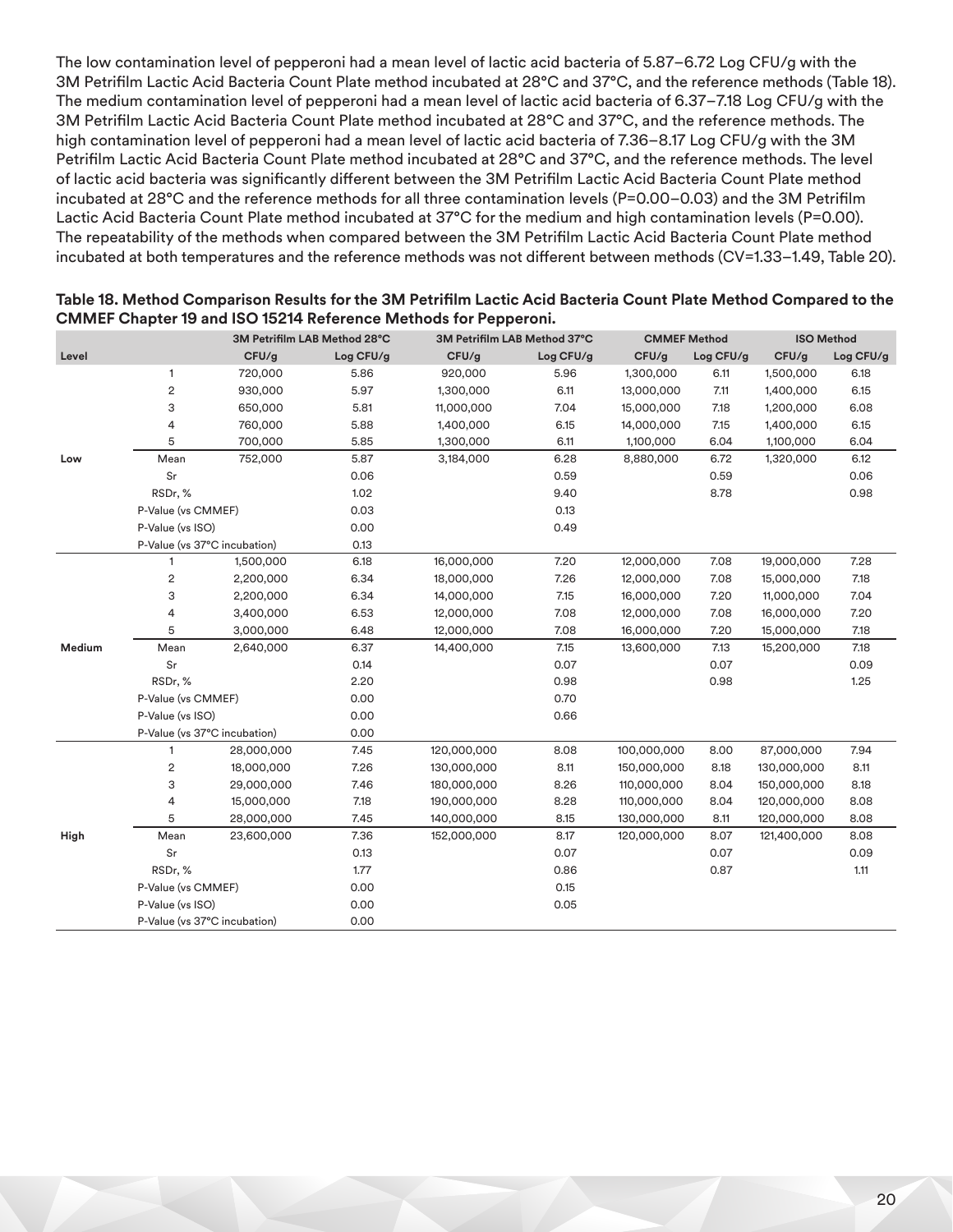The low contamination level of ready-to-bake pizza had a mean level of lactic acid bacteria of 5.32–5.54 Log CFU/g with the 3M Petrifilm Lactic Acid Bacteria Count Plate method incubated at 28°C and 37°C, and the reference methods (Table 19). The medium contamination level of ready-to-bake pizza had a mean level of lactic acid bacteria of 6.43–6.53 Log CFU/g with the 3M Petrifilm Lactic Acid Bacteria Count Plate method incubated at 28°C and 37°C, and the reference methods. The high contamination level of ready-to-bake pizza had a mean level of lactic acid bacteria of 7.80–8.13 Log CFU/g with the 3M Petrifilm Lactic Acid Bacteria Count Plate method incubated at 28°C and 37°C, and the reference methods. The level of lactic acid bacteria was not significantly different between the methods for all three contamination levels (P=0.12–0.85) except between the 3M Petrifilm Lactic Acid Bacteria Count Plate method incubated at 37°C and 3M Petrifilm Lactic Acid Bacteria Count Plate method incubated at 28°C (P=0.03) and the CMMEF Chapter 19 reference method (P=0.01) on the high contamination level. The repeatability of the methods when compared between the 3M Petrifilm Lactic Acid Bacteria Count Plate method incubated at both temperatures and the reference methods was not different between methods (CV=1.00–2.78, Table 20).

|        |                              | 3M Petrifilm LAB Method 28°C<br>3M Petrifilm LAB Method 37°C |           |             | <b>CMMEF Method</b> |             | <b>ISO Method</b> |             |           |
|--------|------------------------------|--------------------------------------------------------------|-----------|-------------|---------------------|-------------|-------------------|-------------|-----------|
| Level  |                              | CFU/g                                                        | Log CFU/g | CFU/g       | Log CFU/g           | CFU/g       | Log CFU/g         | CFU/g       | Log CFU/g |
| Low    | 1                            | 370,000                                                      | 5.57      | 120,000     | 5.08                | 490,000     | 5.69              | 350,000     | 5.54      |
|        | $\mathbf{2}$                 | 270,000                                                      | 5.43      | 240,000     | 5.38                | 370,000     | 5.57              | 190,000     | 5.28      |
|        | 3                            | 320,000                                                      | 5.51      | 220,000     | 5.34                | 320,000     | 5.51              | 310,000     | 5.49      |
|        | 4                            | 390,000                                                      | 5.59      | 300,000     | 5.48                | 310,000     | 5.49              | 380,000     | 5.58      |
|        | 5                            | 190,000                                                      | 5.28      | 200,000     | 5.30                | 190,000     | 5.28              | 670,000     | 5.83      |
|        | Mean                         | 308,000                                                      | 5.47      | 216,000     | 5.32                | 336,000     | 5.51              | 380,000     | 5.54      |
|        | Sr                           |                                                              | 0.13      |             | 0.15                |             | 0.15              |             | 0.20      |
|        | RSDr, %                      |                                                              | 2.37      |             | 2.82                |             | 2.72              |             | 3.61      |
|        |                              | P-Value (vs CMMEF)                                           |           |             | 0.17                |             |                   |             |           |
|        | P-Value (vs ISO)             |                                                              | 0.60      |             | 0.12                |             |                   |             |           |
|        | P-Value (vs 37°C incubation) |                                                              | 0.15      |             |                     |             |                   |             |           |
|        | $\mathbf{1}$                 | 4,800,000                                                    | 6.68      | 2,200,000   | 6.34                | 3,400,000   | 6.53              | 2,700,000   | 6.43      |
|        | $\mathbf{2}$                 | 3,000,000                                                    | 6.48      | 3,000,000   | 6.48                | 2,700,000   | 6.43              | 2,900,000   | 6.46      |
|        | 3                            | 4,100,000                                                    | 6.61      | 2,700,000   | 6.43                | 3,500,000   | 6.54              | 7,300,000   | 6.86      |
|        | 4                            | 3,000,000                                                    | 6.48      | 2,000,000   | 6.30                | 2,500,000   | 6.40              | 2,800,000   | 6.45      |
|        | 5                            | 2,600,000                                                    | 6.41      | 4,000,000   | 6.60                | 4,200,000   | 6.62              | 2,400,000   | 6.38      |
| Medium | Mean                         | 3,500,000                                                    | 6.53      | 2,780,000   | 6.43                | 3,260,000   | 6.51              | 3,620,000   | 6.52      |
|        | Sr                           |                                                              | 0.11      |             | 0.12                |             | 0.09              |             | 0.20      |
|        | RSDr, %                      |                                                              | 1.68      |             | 1.87                |             | 1.38              |             | 3.07      |
|        | P-Value (vs CMMEF)           |                                                              | 0.68      |             | 0.14                |             |                   |             |           |
|        | P-Value (vs ISO)             |                                                              | 0.85      |             | 0.47                |             |                   |             |           |
|        | P-Value (vs 37°C incubation) |                                                              | 0.32      |             |                     |             |                   |             |           |
|        | $\overline{1}$               | 290,000,000                                                  | 8.46      | 250,000,000 | 8.40                | 270,000,000 | 8.43              | 370,000,000 | 8.57      |
|        | $\overline{\mathbf{c}}$      | 54,000,000                                                   | 7.73      | 51,000,000  | 7.71                | 58,000,000  | 7.76              | 460,000,000 | 8.66      |
|        | 3                            | 38,000,000                                                   | 7.58      | 34,000,000  | 7.53                | 48,000,000  | 7.68              | 60,000,000  | 7.78      |
| High   | 4                            | 50,000,000                                                   | 7.70      | 50,000,000  | 7.70                | 60,000,000  | 7.78              | 76,000,000  | 7.88      |
|        | 5                            | 50,000,000                                                   | 7.70      | 45,000,000  | 7.65                | 55,000,000  | 7.74              | 57,000,000  | 7.76      |
|        | Mean                         | 96,400,000                                                   | 7.86      | 86,000,000  | 7.80                | 98,200,000  | 7.88              | 204,600,000 | 8.13      |
|        | Sr                           |                                                              | 0.36      |             | 0.34                |             | 0.31              |             | 0.45      |
|        | RSDr,%                       |                                                              | 4.60      |             | 4.36                |             | 3.93              |             | 5.54      |
|        | P-Value (vs CMMEF)           |                                                              | 0.12      |             | 0.01                |             |                   |             |           |
|        | P-Value (vs ISO)             |                                                              | 0.14      |             | 0.10                |             |                   |             |           |
|        | P-Value (vs 37°C incubation) |                                                              | 0.03      |             |                     |             |                   |             |           |

#### **Table 19. Method Comparison Results for the 3M Petrifilm Lactic Acid Bacteria Count Plate Method Compared to the CMMEF Chapter 19 and the ISO 15214 Reference Methods for Ready-to-Bake-Pizza.**